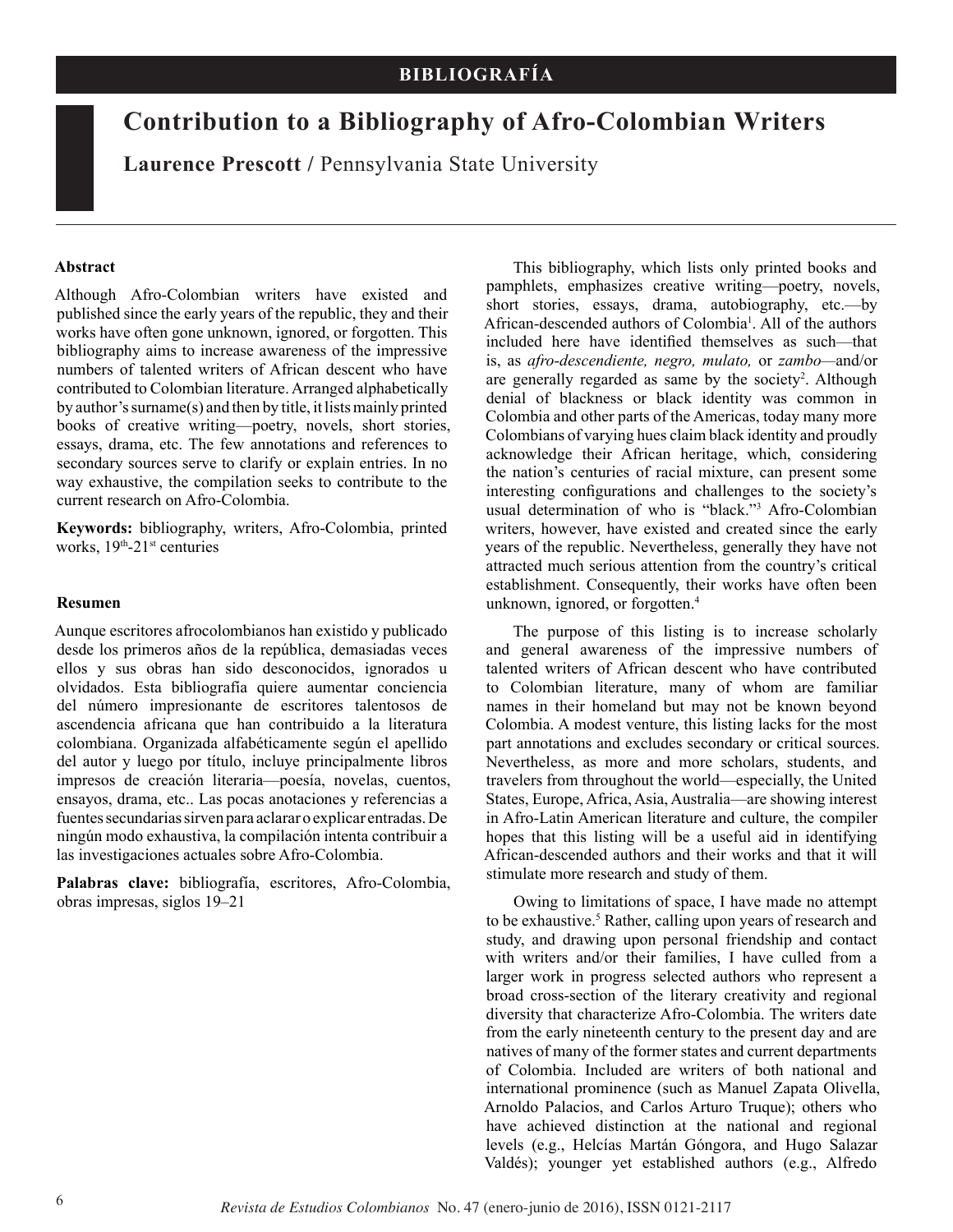Vanín, Colombia and Sonia N. Truque Vélez, Jairo and José Ramón Mercado, Rómulo Bustos Aguirre) who, steadfast in their productivity, have earned notable reputations; and lesser known yet important figures such as Teresa Martínez de Varela, Rogerio Velásquez, Hazel Robinson, and Manuel Baena, who have created texts that constitute significant milestones in Afro-Colombian letters. Still others, such as Juan Coronel and Jorge Escobar Uribe, who spent their final years in self-imposed exile, and Juan Clímaco Hernández, a man of mixed indigenous and African heritage, stand out as little known African-descended writers whose existence and writings, until recently, have been largely forgotten or overlooked by the literary establishment.

Particularly noteworthy are the large number of Afro-Colombian women writers who, although generally less known, are beginning to attract scholarly attention both within and outside of Colombia. Attesting to this interest are essays on María Teresa Ramírez, Mary Grueso Romero, and Edelma Zapata Pérez by Margarita Krakusin and María Mercedes Jaramillo in *"Chambacú, la historia la escribes*  tú" (2007), edited by Lucía Ortiz<sup>6</sup>; studies on Lola Pomare Myles, Mary Grueso Romero and María Elcina Valencia Córdoba, María Teresa Ramírez and María de los Ángeles Popov by Ana Mercedes Patiño Mejía, Alain Lawo-Sukam, and María Mercedes Jaramillo in *Hijas del muntu* (2011), edited by María Mercedes Jaramillo and Lucía Ortiz<sup>7</sup>; and two recently published poetry anthologies compiled by

Guiomar Cuesta Escobar and Alfredo Ocampo Zamorano, which register more than fifty women authors—too many to be included individually here.<sup>8</sup>

The bibliography is arranged alphabetically by author's surname(s) and then by title. To aid the reader, I have indicated the genre of each author's publications and have provided the life span years and place of birth (and death, if applicable), when known. Accurate and precise information about the authors and their writings, however, is not always readily available or easily obtained. For example, while Antioqueño writer Manuel Baena's place and year of birth is known, where and when he died seems to be a mystery. At times the birth year of a given writer (e.g., Hugo Salazar Valdés, Pedro Blas Julio Romero) may vary from one source to another. On the other hand, for female writers that date is often absent, as the introductions to the poets in the *Antología de mujeres poetas afrocolombianas* attest.9

I recognize that literature in general and poetry production in particular are a proud and long established tradition in Colombia. On the one hand, that may stimulate or encourage an aspiration to excellence. On the other hand, it may result in a rapid production of poets and writers eager to have their works in print. Those who are able to read any of these authors, however, can decide for themselves the merits of their creative endeavors.

### **Notes**

- 1 I gratefully acknowledge the assistance of Ms. Lurie Daniel who, while a student, voluntarily transcribed scores of index cards; a grant from the Africana Research Center at Penn State University that financed further transcriptions; the enduring support of my late aunts, Mrs. L. P. Straker and Mrs. R. P. Scriven; and the cooperation and generosity of colleagues, friends, and writers and their families who shared publications and information that helped make possible this compilation.
- 2 Although these terms are the subject of debate, their discussion exceeds the purpose of the present bibliography. The reader is invited to consult, among others, the authors mentioned in the following note.
- 3 Issues and problems of identity, invisibility, race, and region as well as oral literature of Afro-Colombian populations have been studied by pioneering and dedicated anthropologists and historians, including Rogerio Velásquez, Aquiles Escalante, Nina S. de Friedemann, Jaime Arocha, Peter Wade, Adriana Maya, and others. See the Works Cited section for examples of their contributions.
- 4 Two major efforts to combat this state of affairs are the publication in 2008 of the "Colección Presencia Afrocolombiana," consisting of six (mostly out-of-print) titles by six nineteenth- and twentieth-century authors, and in 2010 of the unprecedented "Biblioteca de Literatura Afrocolombiana," a nineteen-volume collection produced by Colombia's Ministerio de Cultura and encompassing prose fiction (novels, short stories), poetry, drama, essays, chronicles, and oral literature by 15 individual authors, and two anthologies of poetry by scores of authors, including 58 Afro-Colombian women of the *Antología de mujeres poetas afrocolombianas* (vol. 16). I wish to thank the editors and authors of the collection for providing me with a copy during the 2010 Feria Internacional del Libro in Bogotá.
- 5 For example, two authors who figure prominently in the Biblioteca de Literatura Afrocolombiana but are not included here are Gregorio Sánchez Gómez and Oscar Collazos. I would appreciate receiving any information about Afro-Colombian writers and their publications that would improve and correct this listing.
- 6 See the Works Cited section for these essays. Also of interest is Ulrich Oslender's article on unpublished poets of Colombia's Pacific region.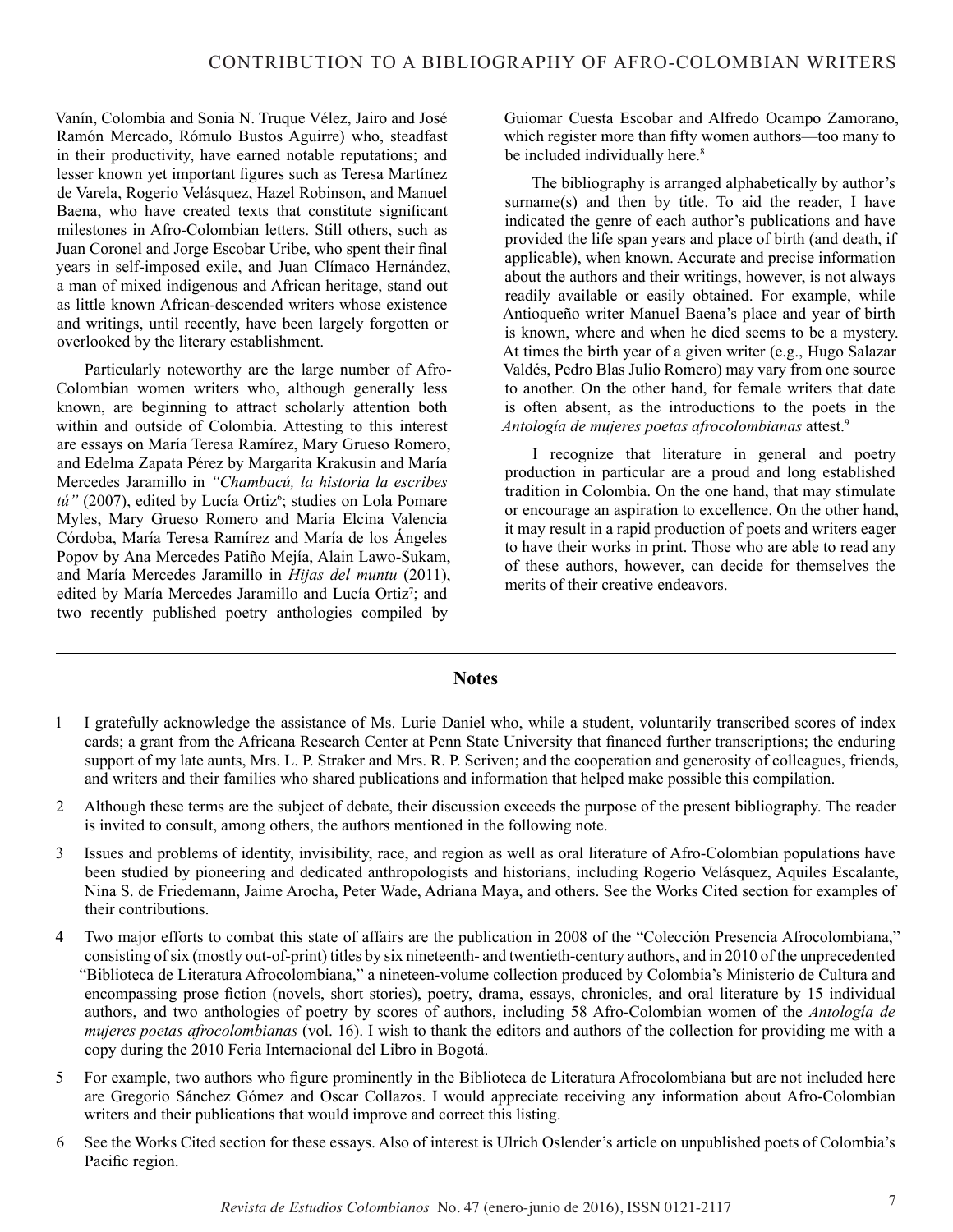- 7 See the Works Cited section for these individual studies.
- 8 Two earlier publications on women writers that include Afro-Colombians are Miriam DeCosta-Willis' edited collection *Daughters of the Diaspora: Afra-Hispanic Writers* (2003), and Clementina R. Adams' study *Common Threads: Afro-Hispanic Women's Literature* (1998).
- 9 In fact, the compilers of the anthology give the birth year for only two poets, Teresa Martínez de Varela (1913-1998) and Eva Durán (1976).

#### **Works Cited and Some Useful Critical and Bio-bibliographical Sources**

Adams, Clementina R. *Common Threads: Afro-Hispanic Women's Literature*. Miami: Ediciones Universal, 1998.

*Anuario bibliográfico colombiano*. Comp. Rubén Pérez Ortiz. Bogotá: Instituto Caro y Cuervo, 1951-1964.

- *Anuario bibliográfico colombiano "Rubén Pérez Ortiz."* Comp. Francisco José Romero Rojas. Bogotá: Instituto Caro y Cuervo, 1963-.
- Cuesta Escobar, Guiomar, and Alfredo Ocampo Zamorano, comps. *Antología de mujeres poetas afrocolombianas*. Bogotá: Ministerio de Cultura, 2010. Biblioteca de Literatura Afrocolombiana 16.
- —, comps. *¡Negras somos! Antología de 21 mujeres poetas afrocolombianas de la region Pacífica*. Santiago de Cali: Programa Editorial Universidad del Valle, 2008.
- —, comps. *Poesía colombiana del siglo XX escrita por mujeres*. Tomo 1. Poetas nacidas hasta 1949. Bogotá: Apidama Ediciones, 2013.
- Curcio Altamar, Antonio. *Evolución de la novela en Colombia*. Bogotá: Instituto Caro y Cuervo, 1957.
- DeCosta-Willis, Miriam, ed. *Daughters of the Diaspora: Afra-Hispanic Writers*. Kingston; Miami: Ian Randle Publishers, 2003.
- Echavarría, Rogelio. *Quién es quién en la poesía colombiana*. Bogotá: Ministerio de Cultura; El Áncora Editores, 1998.
- Englekirk, John Eugene, and Gerald Edward Wade. *Bibliografía de la novela colombiana*. México, 1950.
- Idárraga, Mónica María del Valle. "Glosa paseada bajo el fuego y la lluvia: cinco lentes para mirar el Chocó." *Perífrasis, revista de literatura, teoría y crítica* (Univ de los Andes; Bogotá) 2.4 (Jul.-Dic. 2011): 71-85.
- Jackson, Richard L. *The Afro-Hispanic Author: an annotated bibliography of criticism*. New York: Garland, 1980.
- —. *The Afro-Spanish American Author II: the 1980s: an annotated bibliography of recent criticism*. West Cornwall, CT: Locust Hill P, 1989.
- Jaramillo, María Mercedes. "Mary Grueso Ramírez: poesía, memoria e identidad." Ortiz 217-230.
- —. "María Teresa Ramírez y María de los Ángeles Popov: herederas de Yemayá y de Changó." Jaramillo y Ortiz 190-213.
- Jaramillo, María Mercedes, and Lucía Ortiz, eds. *Hijas del muntu: biografías críticas de mujeres afrodescendientes de América Latina*. Bogotá: Panamericana Editorial, 2011.
- Krakusin, Margarita. "Cuerpo y texto: el espacio femenino en la cultura afrocolombiana en María Teresa Ramírez, Mary Grueso Romero, Edelma Zapata Pérez y Amalia Lú Posso Figueroa." Ortiz 197-216.
- Lawo-Sukam, Alain. "Mary Grueso Romero and María Elcina Valencia Córdoba: potas de la identidad afrocolombiana." Jaramillo y Ortiz 170-189.
- Leavitt, Sturgis E., and Carlos García Prada, comps. *A Tentative Bibliography of Colombian Literature*. Cambridge: Harvard UP, 1934.
- McGrady, Donald. *Adiciones a la bibliografía de la novela colombiana, 1856-1962*. Bogotá: Instituto Caro y Cuervo, 1965.
- Orjuela, Héctor H. *Bibliografía de la poesía colombiana*. Bogotá: Instituto Caro y Cuervo, 1971.
- —. *Bibliografía del teatro colombiano*. Bogotá: Instituto Caro y Cuervo, 1974.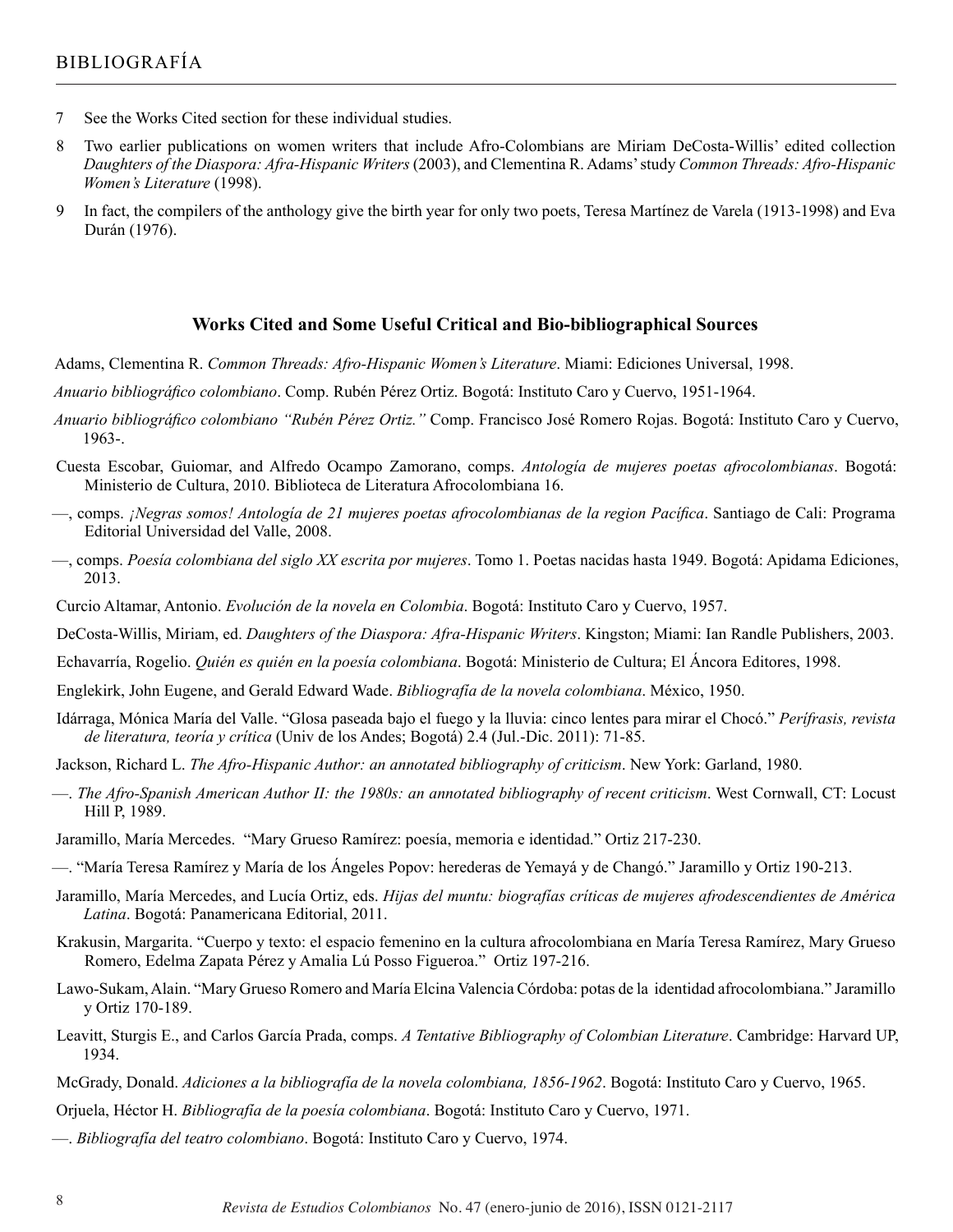—. *Fuentes generales para el estudio de la literatura colombiana: guía bibliográfica*. Bogotá: Instituto Caro y Cuervo, 1968.

Patiño Mejía, Ana Mercedes. "Lola Pomare Myles, Puente entre la palabra antigua y la nueva." Jaramillo y Ortiz 121-133.

- Pineda Botero, Álvaro. *Estudios críticos sobre la novela colombiana, 1990-2004*. Medellín: Fondo Ed. Universidad EAFIT, 2005. Colección Krenes. 417 p. http://www.worldcat.org/title/estudios-criticos-sobre-la-novela-colombiana-1990-2004/ oclc/254743550. Accessed 3 April 2012.
- Porras Collantes, Ernesto, comp. *Bibliografía de la novela en Colombia; con notas de contenido y crítica de las obras y guías de comentarios sobre los autores*. Bogotá: Instituto Caro y Cuervo, 1976.
- Prescott, Laurence E. "Perfil histórico del autor afrocolombiano: problemas y perspectivas." *América Negra* 12 (Dec. 1996): 104- 125.
- —. "Evaluando el pasado, forjando el futuro: estado y necesidades de la literatura afro-colombiana." *Revista iberoamericana* 65.188-189 (July-Dec. 1999): 553-566.
- Romero Rojas, Francisco José, Hugo Leonardo Pabón Pérez, Clara Inés Wills Riaño and Marisol Villa Villanueva. *Bibliografía de la poesía colombiana, 1970-1992*. Santafé de Bogotá: Instituto Caro y Cuervo, 1993.
- Zapata Olivella, Manuel, comp. *El negro en la historia de Colombia: fuentes escritas y orales*. Bogotá: Fondo Interamericano de Publicaciones de la Cultura Negra de las Américas – UNESCO – F.C.I.F., 1984. 191 p.

# **Contribution to a Bibliography of Afro-Colombian Writers**

### **Amín, Francisco**. See **Mosquera Bonilla, Francisco Amín**.

**Artel, Jorge** (1909, Cartagena – 1994, Barranquilla)

# *Poetry*

*Antología poética*. Bogotá: Ecoe Ediciones, 1979. xiv, 97 p.

*Antología poética*. Medellín: Universidad de Antioquia, 1986. 209 p. Colección Premio nacional de poesía.

*Cantos y poemas*. [Bogotá: Presidencia de la República, 1983.] 80 p.

*Poemas con botas y banderas*. Barranquilla: Ediciones Universidad del Atlántico, 1972. 115 p.

*Sinú, riberas de asombro jubiloso*. Barranquilla: Ediciones Universidad del Atlántico, 1972. 24 p.

*Tambores en la noche*. Cartagena: Editora Bolívar, 1940. 247 p.

- —. [2nd ed.] Guanajuato: Ediciones de la Universidad de Guanajuato, 1955. 146 p.
- —. [3rd ed.] [Bogotá]: Plaza y Janés, 1986. 172 p.
- —. Barranquilla: Nobel Impresores Ltda., 2004.
- —. 5a ed. Edición y prólogo Gabriel Ferrer Ruiz. Cartagena de Indias,

Colombia: Universidad de Cartagena; Instituto de Patrimonio y Cultura de Cartagena; Alcaldía Mayor de Cartagena de Indias, 2009. 130 p. Series: El reino errante: Biblioteca de literatura del Caribe colombiano 5.

Note: "Homenaje al poeta Jorge Artel en los 100 años de su natalicio."

—. Bogotá: Ministerio de Cultura, 2010. 138 p. Biblioteca de Literatura Afrocolombiana 10.

Based on the 2009 edition that reprints, with orthographical modifications, the 1955 book, and includes a prologue by Gabriel Ferrer Ruiz.

—. In *Si yo fuera tambó: poesía selecta de Candelario Obeso y Jorge Artel*.

Edición crítica. Ed. Graciela Maglia. Bogotá: Pontificia Universidad Javeriana; Universidad del Rosario, 2010. 199-207.

A selection, with annotations, of 20 poems taken from the 1955 Guanajuato edition.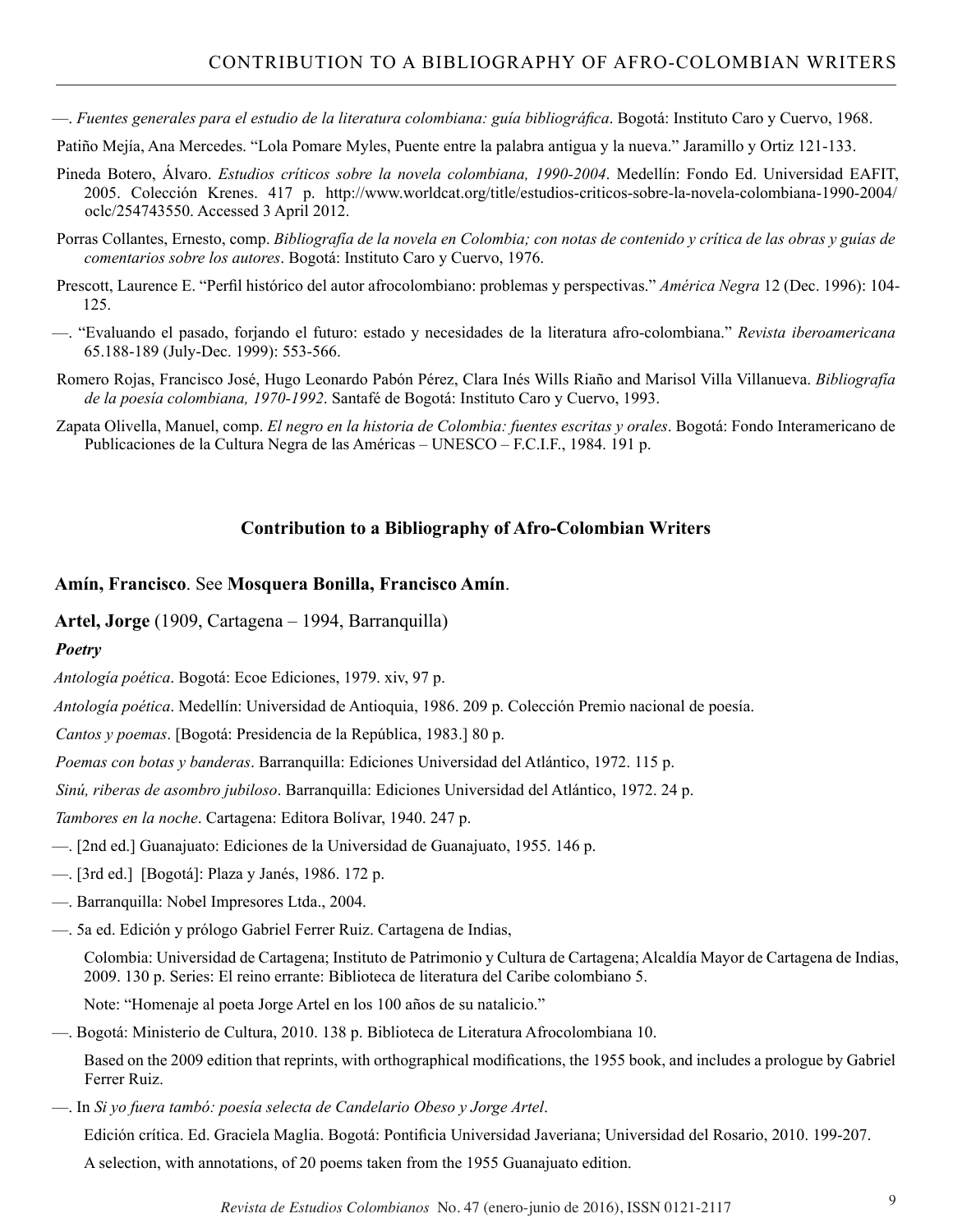### *Prose Fiction*

*No es la muerte, es el morir*. Bogotá: Ecoe Ediciones, 1979. 108 p. Novel.

#### *Non-Fiction Prose*

*De la vida que pasa: escritos periodísticos de Jorge Artel*. Selección y prólogo de Álvaro Suescún Toledo. 2nd ed. Barranquilla: Universidad Simón Bolívar, 2008. 262 p.

#### **Baena, Manuel** (1888, Remedios, Antioquia – 19??)

#### *Non-Fiction Prose*

*Aventuras de un estudiante*. Bogotá: Imprenta de San Bernardo, 1914. 37 p.

*Cómo se hace ingeniero un negro en Colombia.* Murcia: Tip. Manuel Arenas, 1929. 470 p.

—. 2nd printing. Murcia, Tip. M. Arenas Apóstoles, 1932. 466 p.

—. 2 vols. [Bogotá: Colombia]: Secretaría Distrital de Recreación, Cultura y Deporte;

Múnera Editores, 2008. 278 p., 233 p. Colección Presencia Afrocolombiana.

—. 2a. edición [sic]. 2 vols. Ed. David Correa. Roldán. Envigado: Fondo Editorial EIA, 2010. 232 p., 202 p. Colección Bicentenario de Antioquia 15-16.

#### *Prose Fiction*

*Los negros cañoneros*. Bogotá: Casa Editorial "La Cruzada," 1921. 71 p. Novel.

#### **Botero, Francisco** (1885, Manizales – 1938, Manizales)

#### *Poetry*

*Fruto de lucha.* Bogotá: Editorial Minerva, S. A., 1931. 108 p.

—. [Bogotá: Colombia]: Secretaría Distrital de Recreación, Cultura y Deporte; Múnera Editores, 2008. 147 p. Colección Presencia Afrocolombiana.

*Frutos de lucha.* Manizales: Imprenta Departamental, 1938. 236 p. Biblioteca Caldas, Vol. 1. Posthumous collection of poetry and prose.

### **Burgos Ojeda, Roberto** (1918, Lorica, Córdoba – 1997, Cartagena)

#### *Essay*

*España íntima.* Bogotá: Editorial Iqueima, 1964. 133 p.

*Pensamiento y vida.* Cartagena: Editorial Universidad de Cartagena, 1959. 108 p.

# **Bustos Aguirre, Rómulo** (1954, Santa Catalina de Alejandría, Bolívar)

#### *Poetry*

*En el traspatio del cielo*. Santa Fe de Bogota: Colcultura, 1993. 52 p. Premios nacionales 1993.

*Lunación del amor, 1987-1988.* Cartagena: Ediciones *En tono Menor* de la Fundación Cultural Hector Rojas Herazo, 1990. 44 p.

*Obra poetica.* Bogotá: Ministerio de Cultura, 2009. 287 p. Biblioteca de Literatura Afrocolombiana 15.

*Oracion del impuro; obra reunida*. [Bogotá, Colombia]: Universidad Nacional de Colombia, 2004. 321 p. Colección de poesía.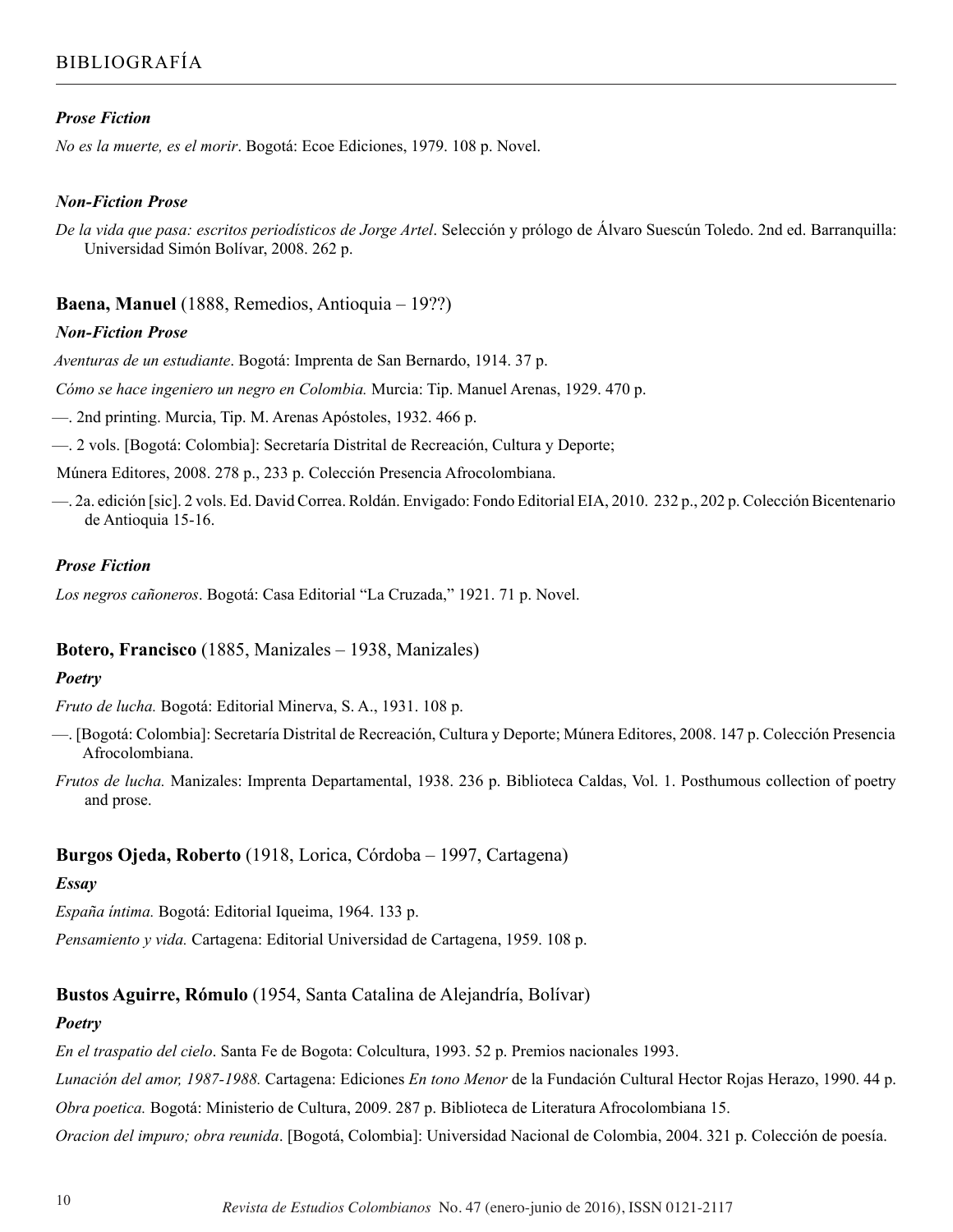### **Caicedo Mena, Miguel A.** (1919, La Troje, Chocó – 1995, Quibdó)

[For more information see http://afrochocuano.blogspot.ca/2007/09/miguel-ngel-caicedo-mena.html Accessed June 8, 2012.]

#### *Prose Fiction*

*Cuando las madres lloran (Carmencita).* Bogotá: Editorial Minerva, 1966. 143 p.

*Cuentos ejemplares*. Medellín: Editorial Lealón, 1993. 78 p. Co-authored with Emilia Caicedo Osorio and Eyda María Caicedo Osorio.

*Espinas redentoras*. 1985. Novela.

*El festival de los puentes*. 1ª ed. Medellín: Impresos Marín, 1968. 88 p.

*Negro y Dolor.* Medellín: Editorial Lealon, 1982.

Novel. Winner, Concurso Capacitación de la Cultura Negra.

*La palizada.* Bogotá: Editorial Iqueima, 1952. 307 p. Biblioteca de Autores Chocoanos 1.

(Quibdo, Dirección de Educación Pública, 1952.) Novel.

*El quebrador*. Medellín: Promotora Editorial de Autores Chocoanos Saúl Darío Arango Montoya, 1991. 147 p.

*El regreso de Jorge*. 1ª ed. Medellín: Impresos Marín, 1968. 120 p.

#### *Poetry*

*Diez plusonetos y demás olvidos*. 1981.

*Recuerdos de la orilla.* Quibdó: Imprenta Departamental, 1960. 64 p.

*Veinte (20) poemas y un grito.* Quibdó: La Aurora, 1950. 28 p. Publicación de la Dirección de Educación del Chocó Extensión Cultural.

*Versos para olvidar*. 1960.

#### *Essays and Studies*

*El castellano en el Chocó, 500 años*. Medellín; Quibdó: Editorial Lealon, 1992. 151 p. *La décima y la espinela: a los quinientos de América*. Medellín: Editorial Lealon, 1992. 83 p. *Manuel Saturio (el hombre)*. Medellín; Quibdó: Editorial Lealón, 1992. 88 p.

#### *Editions and Compilations*

*Autores chocoanos.* Colaboradores varios. Primera edición. Vol. I. Medellín: Editorial Lealon, 1983. 156 p.

Ensayos bio-bibliográficos sobre autores chocoanos.

*Los cuentos de abuelita.* 1ª ed. Quibdó: Talleres de Gráficas Universitarias del Chocó, Ltda., 1977. 163 p.

*Chocó mágico folclórico*. Primer Premio Alfabetización 1973. 1ª ed. Quibdo, Chocó – Col.: Gráficas Universitarias del Chocó, Ltda., 1977. 131 p.

Winner in 1973 of the Concurso Nacional sobre Relatos Mágicos Populares, organized by Colcultura. Includes a list of the author's published works.

*Del sentimiento de la poesía popular chocoana.* 1ª edición. Medellín: Tipografía Italiana, 1973. 110 p.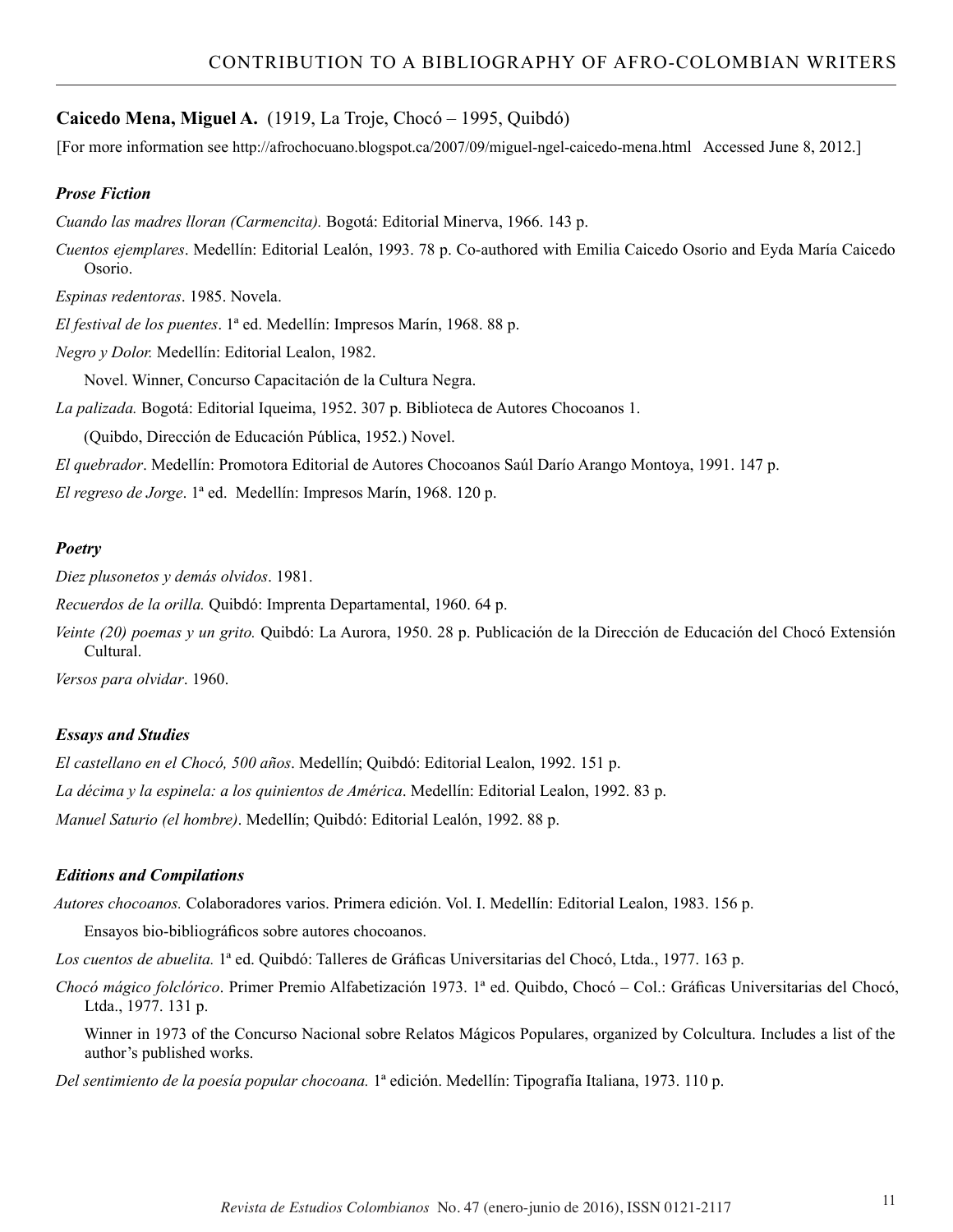# **Caicedo Licona, Carlos Arturo** (1945, Quibdó)

### *Prose Fiction*

*Complotados, ladrones y criminales.* Medellín: Lealón, 2002.

*Glosa paseada: bajo el fuego y la lluvia.* Medellín: Editorial Lealón, 1982. 101 p. Colección Periferia 4. Short Story. *La guerra de Manuel Brico Cuesta*. 1. ed. Medellín: Editorial Lealon, 1984. 79 p. Colección Periferia 6. Novel.

# **Caicedo Licona, Pedro Adán** [aka Pedro Licona] (1948, Quibdó)

### *Poetry*

*Canción de los indigentes: música a ritmo del corazón*. Neiva: Ediciones Organización Casa de Poesía, 2003. 94 p.

*Danza del celo en París*. Ibagué: Fundación para la Promoción Empresarial (Fundaproempresa), 2012.

*Desfabulando un Peregrino*. Neiva, Colombia: Ediciones Galvis Quintero, 1993. [30] p.

*Receta para llamar el amor; poemas*. Neiva, Huila: Ed. Organización Casa de Poesía, 2006. 50 p.

### *Prose Fiction*

*Lámparas de mi tierra; cuentos cortos*. 1ª ed. Medellín: Editorial Lealón, 1983. 59 p. Colección Periferia 5. *7 y 45*. Palermo, Huila: Ediciones Organización Casa de Poesía, 2007. 145 p. Novel.

# **Caicedo Osorio, Eyda María** (1952, Quibdó).

*La hija del aguijón-I*. Ed Saúl Darío Arango. Medellín: Talleres de Industria Única Ltda., 1990.

Bibliographical data taken from Adams (*Common Threads* 33, 295), who describes the work as a short story. Number of pages and author's birth year not indicated.

### **Caneva Palomino, Rafael** (1914, El Banco, Magdalena – 1986, Ciénaga, Magdalena)

# *Poetry*

*1 y 9 poemas*. Ciénaga, Colombia: Grupo Magdalena, 1939. 68 l.

*La canción del río*. Ciénaga: Ediciones Mediodía, 1981. 98 p.

On the cover: *La canción del río (poemario de mi pueblo: El Banco*) 1981.

*En el lento camino (del paisaje y del amor)*. Ciénaga: Tipografía Libertad para Ediciones "Mediodía," 1974. 45 p.

*Sinfonía de vientos junto al mar*. Selección de poesía marina revisada por el autor. Ciénaga: Ediciones Mediodía, 1986. 59 p.

List of author's "Obras publicadas (de 1933 a 1982)" on p. 58.

### *Prose Fiction*

*Eros insomne o las divinas maldades*. Bogotá: Editorial Minerva, 1934. 116 p.\*

Source: Pineda Botero, Álvaro. *Estudios críticos*, p. 357. http://www.worldcat.org/title/estudios-criticos-sobre-la-novelacolombiana-1990-2004/oclc/254743550 Accessed 3 April 2012.

*Monopolio de ataúdes y otros cuentos de Rafael Caneva*. Ciénaga, Magdalena: Ediciones "Mediodía," 1983. 95 p.

*El tambor ambulante.* Ciénaga: Ediciones Mediodía, 1963.

Source: Edgar Rey Sinning, "El hombre y su río: Rafael Caneva." *La Casa de Asterión* 11.44 (enero-febrero-marzo 2011).

http://casadeasterion.homestead.com/v11n44rio.html Accessed 3 April 2012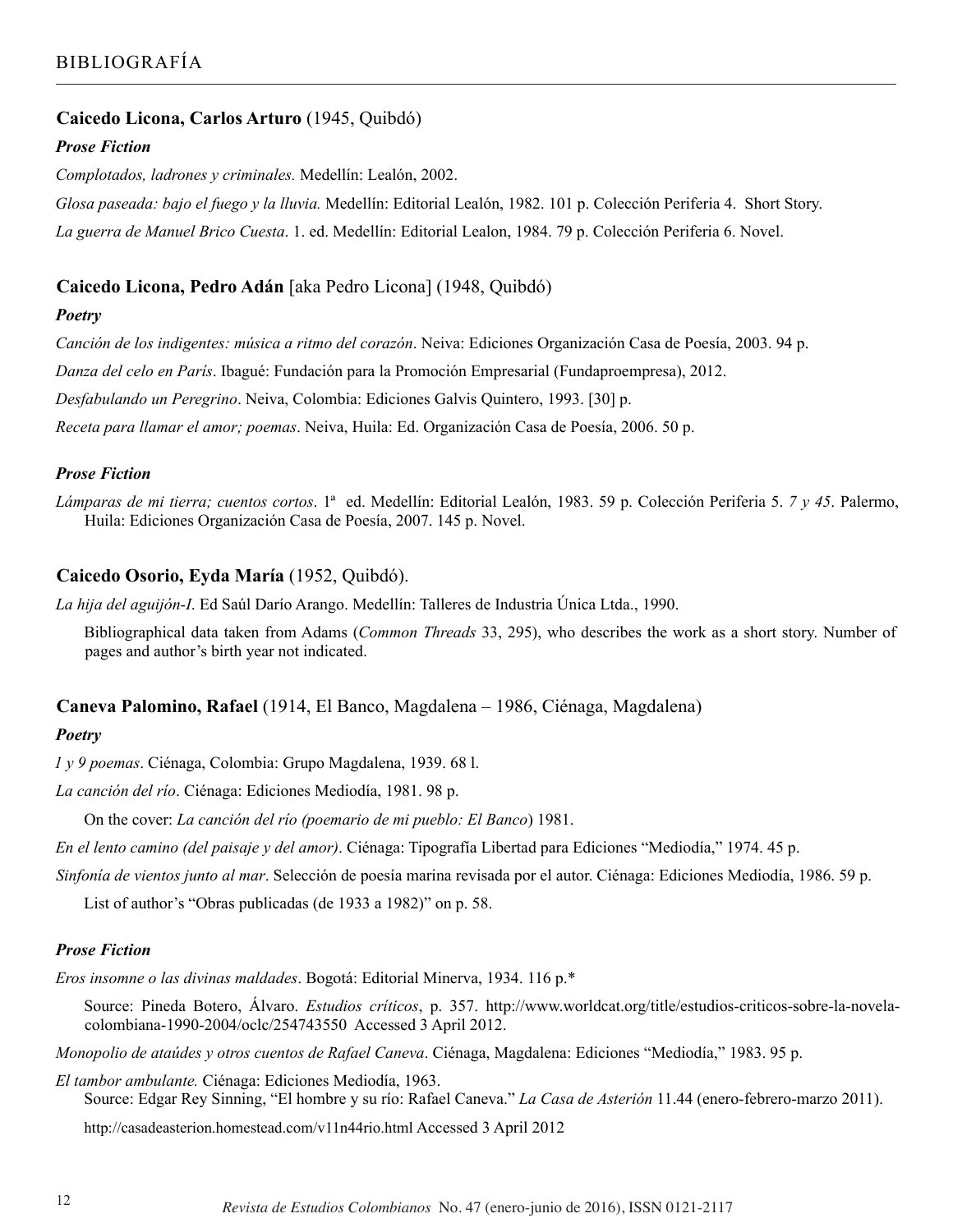—; *relato*. Ciénaga, Magdalena: Ediciones Medio Día, [1979]. 165 p.

*Y otras canoas bajan el río; novela*. [Santa Marta]: Ediciones "Mediodia", 1957. 326 p.

—. Santa Marta: Fondo de Publicaciones de Autores Magdalenenses, Instituto de Cultura y Turismo del Magdalena, 1997. 330 p.

#### *Editions and Compilations*

*Ecos de poesía: líricos de la Costa Atlántica*. Ciénaga, Magd[alena]: Biblioteca "Atenea", 1943. 184 p.

#### **Cano Torres, Antonio José** (1874, Medellín – 1942, Medellín)

#### *Poetry*

*Madrigales y otros poemas*. Medellín: Imprenta del Departamento, 1935. 198 p.

#### **Coronel, Juan (**1868, Juan Acosta, Bolívar/Atlántico – 1904, Santiago, Chile)

#### *Autobiography*

*Un peregrino*. Guatemala: Tipografía Moderna, 1895. 303 p.

- —. Cartagena: Imprenta Departmental, 1944. 412 p.
- —. [Bogotá]: Secretaría Distrital de Recreación, Cultura y Deporte; Múnera Editores, 2008. 206 p. Colección Presencia Afrocolombiana.

*Un viaje por cuenta del Estado*. Con prólogo de D. Luis Muñoz Rivera. Ponce, P. R.: Tip. El Vapor. 1891. 52 p.

### **Chaves, Marco Fidel** (1926, Puerto Tejada, Cauca)

#### *Poetry*

*Batalla con la luz*. Cali: Ediciones "Holguinese," 1990. 163 p.

*Edipo Negro.* Cali: Ediciones "Independientes," 1978. 37 l.

*Oscuro meridiano.* Cali: Imprenta Departamental, 1967. 41 p. Ediciones "Independientes."

#### **Darío, Eugenio [**pseud. of Eugenio Darío Pautt Herrera] (fl. 1940 – 1960, Cartagena)

#### *Poetry*

*Caminante sin sitio.* Bogotá: Editorial "Nuevo Mundo," 1953. 92 p.

*Mi hacha y tu cántaro.* Bogotá: Editorial Iqueima, 1948. 78 p.

Includes sketch in charcoal of the author.

—. [Bogotá: Colombia]: Secretaría Distrital de Recreación, Cultura y Deporte; Múnera Editores, 2008. 124 p. Colección Presencia Afrocolombiana.

#### **Escobar Uribe, Jorge ("Claudio de Alas")** (1886, Tunja – 1919, Buenos Aires)

#### *Poetry*

*Psalmos de muerte y de pecado*. 2. ed. Santiago de Chile: Impr. Universitaria, 1916. 256 p.

- —*.* Buenos Aires: Moro, Tello, 1922. 254 p.
- —. Barcelona: Casa Editorial Maucci, 1922. 254 p.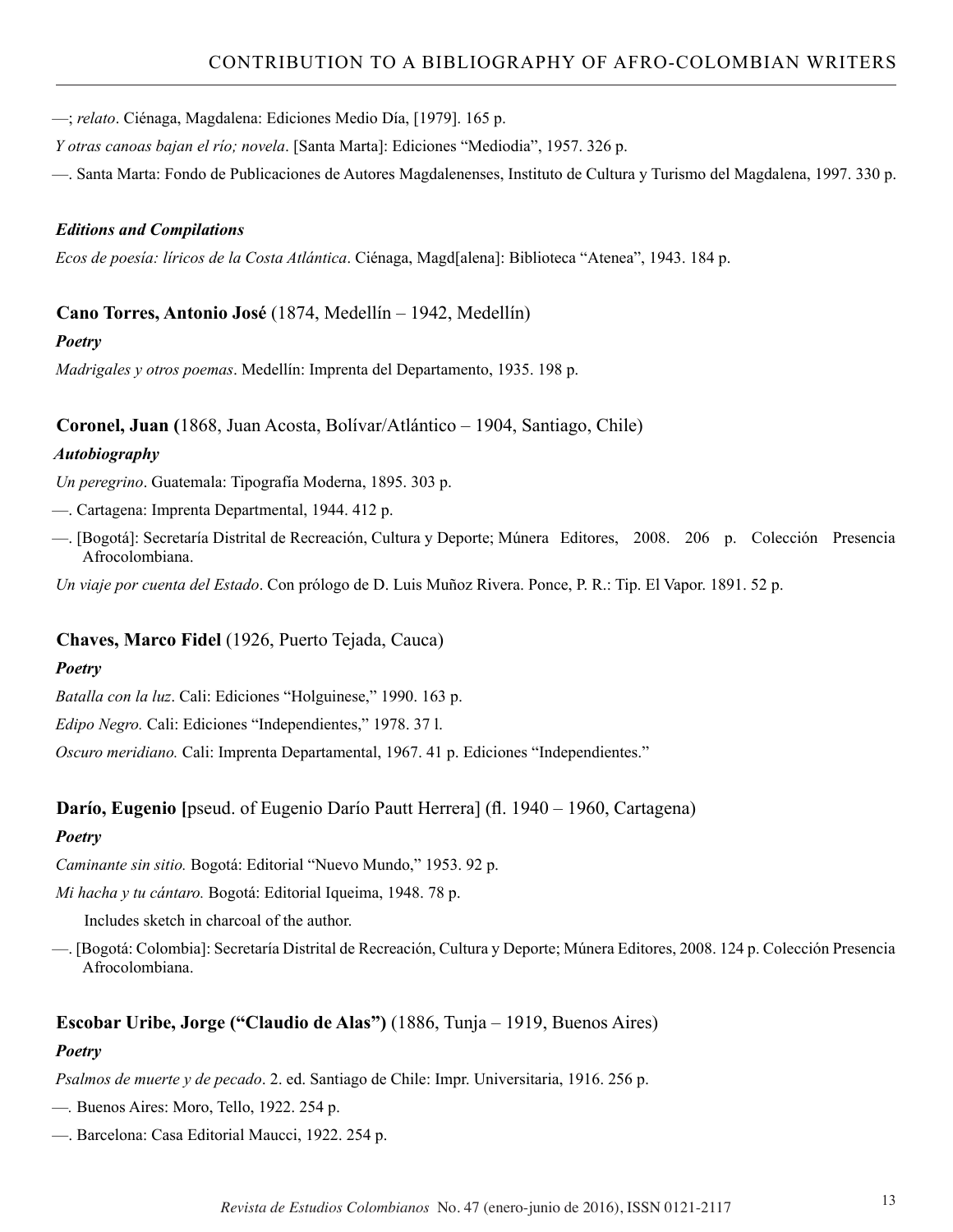#### *Prose Fiction*

*Fuego y tinieblas o el drama de la legación alemana; novela real*. [Santiago de Chile: Editorial Zig-Zag, 1909]. 222 p.

- *—.* Buenos Aires, Argentina: Casa Editora "El Ateneo" de Pedro García, 1919. 191 págs. Primera edición.
- *La herencia de la sangre;* (novela póstuma)*.* Prologada por D. Juan José de Soiza Reilly, copilador testamentario del malogrado poeta. Buenos Aires: A. Escobar Uribe, 1919. 235 p.
- *—.* 4. ed. Prologada por D. Juan José de Soiza Reilly, copilador testamentario del malogrado poeta. Buenos Aires: A. Escobar Uribe y P. Ventriglia y cía., 1920s. 2 p. l., [7]-220, [3] p.

*—.* Buenos Aires: Editorial Tor, 1942. 189 p.

### *Collected Works*

- *El cansancio de Claudio de Alas: las composiciones de este libro póstumo han sido copiladas y anotadas por J. J. de Soiza Reilly.* Buenos Aires: Soc. Edit. Popular, 1918. 307 p. Prose and poetry.
- —. Buenos Aires: Editorial "Las Grandes Obras", 1920. 139 p.
- —. Prólogo de Juan José de Soiza Reilly. Buenos Aires: Agencia General de Librerías y Publicaciones, 1922. 287 p.
- —. Buenos Aires: Anaconda, 1933. 303 p.
- —. Buenos Aires: Tall. Gráf. "Accinelli hnos.", 1941. 218 p.
- —. Buenos Aires: Editorial Tor, 1942. 187 p.
- —. Argentina: Biblioteca Nueva, 1947. 208 p.
- —. Buenos Aires, Capital Federal: Paver, 1978. 219 p.
- *Visiones y realidades de la vida errante de Claudio de Alas*. Edición y escritos coleccionados por Juan José de Soiza Reilly. Buenos Aires: A. Escobar Uribe y A. Castagnino, 1919. 231 p.

#### *Bibliography*

*Alessandri: su actuación en la vida, 1869-1915*. Por Claudio de Alas. Santiago: Imprenta Universitaria, 1915. 255 p. *La primera víctima: Luis Acevedo en la vida y en la muerte*. Santiago de Chile: Talleres de la Empresa Zig-Zag, 1913. 200 p.

#### **Flórez Moya, Cicerón Angel** (1936, Condoto)

*Poemas.* Cúcuta: Imprenta Departamental del Norte de Santander, 1962. s. p.

#### **González, Luz Colombia de.** See **Zarkanchenko, Luz Colombia**

# **González Quiñónez, Maura Valentina** ("Perla de Ebano") (196?, Barbacoas)

*Poemas de la vida.* s. p. i. 42 p.

# **Grueso Romero, Mary (1947, Guapi, Cauca)**

#### *Poetry*

*El mar y tú*. Cali: Feriva, 2003.

*Metáfora del tambor o negra soy*. Roldanillo: Ediciones Embalaje Museo Rayo, 2008.

*Mi gente, mi tierra y mi mar; poesía*. Manizales, Colombia: Hoyos Editores, 2003. CD sound recording.

*El otro yo que sí soy yo. Poemas de amor y mar*. Buenaventura: Marymar, 2003.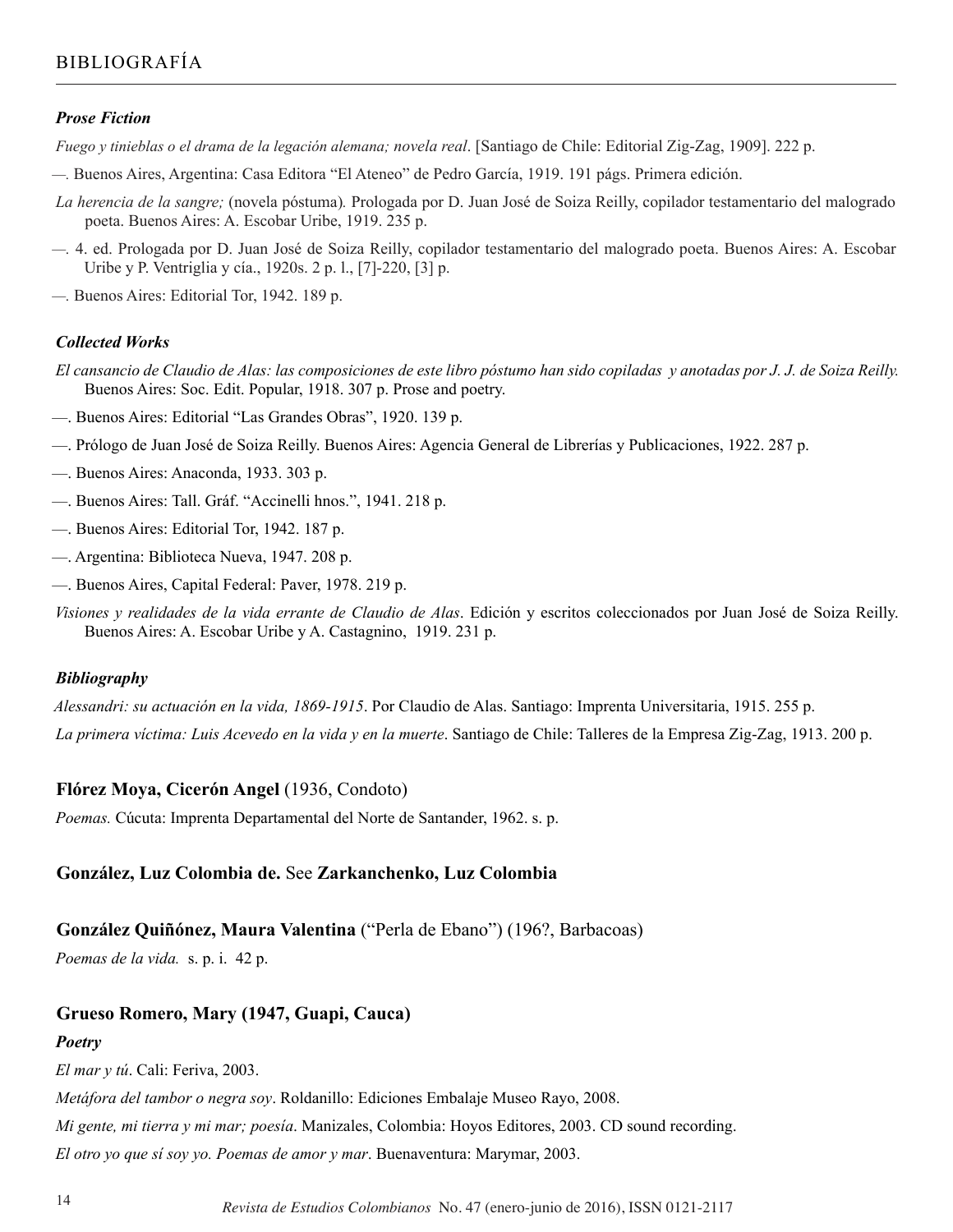### *Juvenile Literature*

*La muñeca negra*. 1a. ed. Bogotá, Colombia: Apidama Ediciones; Bogotá, Colombia: Editorial Códoce Ltda, 2011. 16 p. Biblioteca de Escritoras Afrocolombianas; [1].

### **Hernández, Juan Clímaco** (1881, Tunja – 1960, Tunja)

#### *Prose Fiction - Short Stories*

*Almas de un dispensario.* Tunja: Tip. Mogollón, 1930. 67 p.

*Canción olvidada.* Bogotá: Eds. Antena, 1941. 166 p.

*Escenas y leyendas del páramo*. Tunja: Talleres Impr. Oficial, 1938. 179 p.

—. Tunja: Editorial de la Universidad Pedagógica y Tecnológica de Colombia, 1992. 193 p. Colección V centenario en Boyacá 2.

### *Essay/Non-Fiction*

*Colegio de Boyacá. Medio siglo de observación de sus claustros.* [Bogotá:] Antares, 1963. 214 p.

*De mi rancho*. Colombia: Imprenta Departamental, 1939. 156 p.

*Hunza: Tunja, antes de 1539*. Tunja: N.p., 1939. 132 p.

*Prehistoria colombiana.* Bogotá: Editorial Minerva, 1936. 174 p.

*Raza y patria; conferencias culturales dictadas en el teatro municipal de* Tunja. Bogotá:

Dulima, 1931. 176 p.

### **Julio Romero, Pedro Blas** (1949, Cartagena)

*Cartas del soldado desconocido*. Bogotá: Ediciones Tercer Mundo, 1971.

In the introduction to Julio Romero's *Obra poética* (2010, p. 47), Cielo Patricia Puello Sarabia and Wilfredo Esteban Vega Bedoya also list the title as *Cartas a un soldado desconocido*.

*Obra poética*. Edición y prólogo de Cielo Patricia Puello Sarabia y Wilfredo Esteban Vega Bedoya. Cartagena de Indias: Editorial Universitaria, Universidad de Cartagena; Camara de Comercio de Cartagena, 2009. 158 p.

—. Bogotá: Ministerio de Cultura, 2010. 170 p. Biblioteca de Literatura Afrocolombiana, 13.

*Pañol de proa*. Cartagena de Indias: Ediciones Pluma de Mompox, 2011. 95 p.

*Poemas de Calle Lomba*. Cartagena: Ediciones en Tono Menor de la Fundación Cultural Héctor Rojas Herazo; Medellín: Editorial Lealón, 1988. 60 p.

# **Londoño Maturana, Diómedes** (Chocó)

### *Poetry*

*Momentos*. Medellín; Quibdó: Editorial Lealon, 1990. 56 p.

# **Lozano Peña, Manuel** (1954, Quibdó)

### *Prose Fiction*

*Monedas de aluminio y otras narraciones*. Medellín: Editorial Lealon, 1989. 102 p.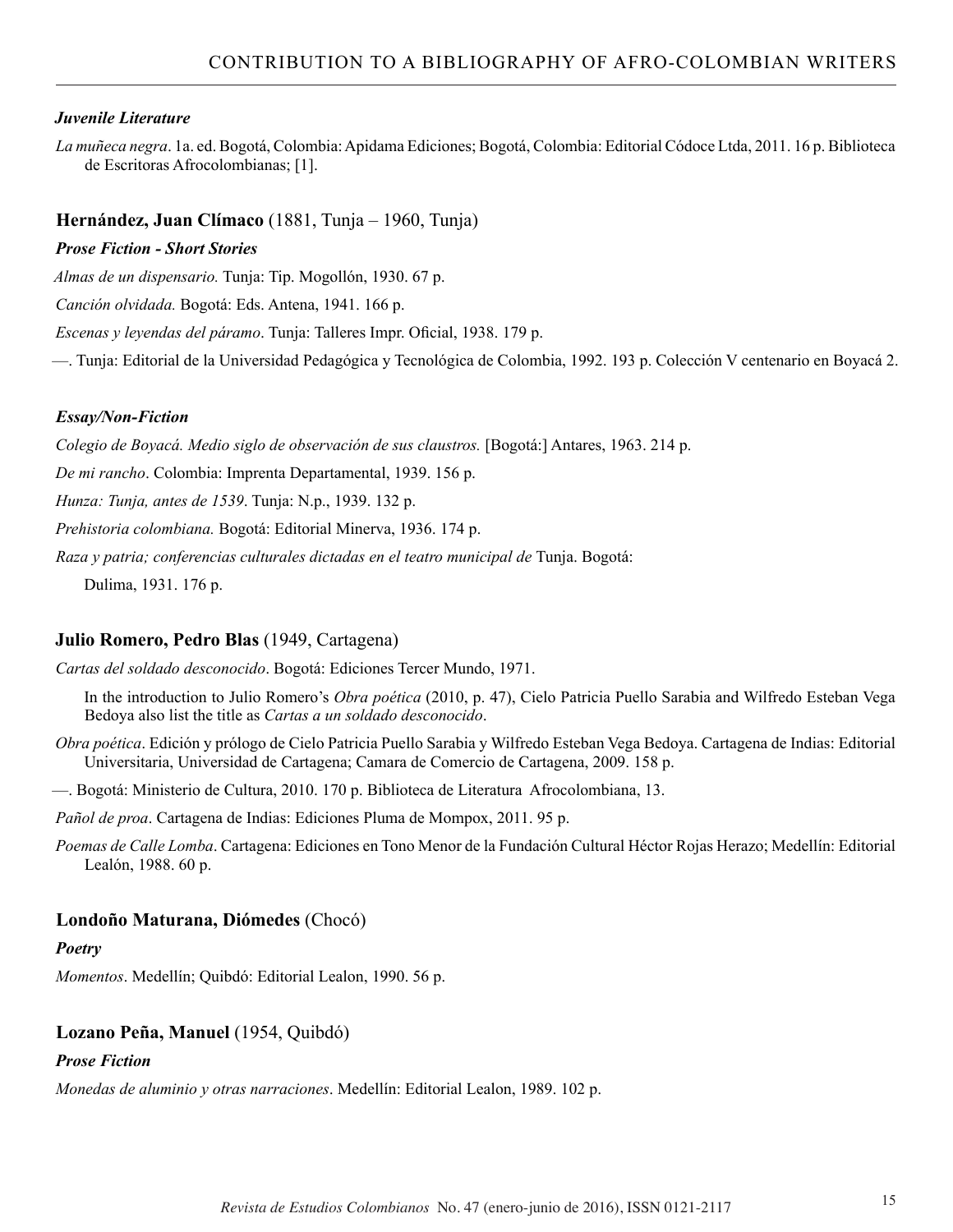### **Martán Góngora, Helcías** (1920, Guapi, Cauca – 1984, Cali)

For a complete list of his many books, see the posthumous *Poeta del mar: antología temática* (Cali: Ediciones Universidad del Valle, 1993), edited by Alfonso Martán Bonilla.

#### *Poetry*

*Breviario negro*. Santiago de Cali: Editora Occidente, 1978. 110 p.

*Evangelios del hombre y del paisaje; Humano litoral*. Bogotá: Ministerio de Cultura, 2010. 173 p. Biblioteca de Literatura Afrocolombiana 11.

*Humano litoral*. Popayán: Editorial Universidad del Cauca, 1954. n.p.

*Mazorca de ensueños*. Guapi-Medellín: Ediciones Vanguardia, 1939. 111 p.

*Música de percusión, 1970-1974*. [Cali]: Gobernador del Valle del Cauca, 1974. 127 p.

*Suma poética. (1963-1968)*. Bogotá: Ediciones de la Revista Ximénez de Quesada, 1969. 301 p.

#### *Prose Fiction*

*Historias sin fecha*. [Bogotá]: Ministerio de Educación Nacional, Instituto Colombiano de Cultura, 1974. 103 p.

*Socavón*. Bogota: Tall. Gráf. de Internacional de Publicaciones, 1966. 101 p. Novel.

—. Cali: Programa Editorial Universidad del Valle, 2004. 98 p.

#### **Martínez Arce de Varela R., Teresa de Jesús** (1913, Quibdó – 1998, Cali)

#### *Prose Fiction*

*Guerra y amor*. Cartagena: Editora Bolívar, 1947. 214 p. Novel.

#### *Bibliography*

*Diego Luis Córdoba; biografía*. Bogotá: Imprenta Fondo Rotatorio Policía Nacional, 1987. 206 p. *¡Mi Cristo Negro!* [Bogotá?]: Imprenta Fondo Rotatario Policía Nacional, 1983. 457 p.

#### *Poetry*

*En honor a la verdad;* biografía y compilación poética. Comp. Úrsula Mena de Lozano and Ana Rosa Herrera Campillo. Bogotá: Mena y Herrera consultar, 2009. 193 p.

#### **Maturana, Oscar** (1957, Chocó)

#### *Poetry*

*Bolívar y el despertar negro*. Bogotá: Gráficas Venus, 1983. 29 p.

—. 2nd enlarged ed. Bogotá: Cosmos. 1985.

*Bolívar y el despertar negro; Recuerdos del litoral*. 2nd ed. [Quibdó?]: Promotora Editorial de Autores Chocoanos; Saúl Darío Arango M., 1994. 116 p.

*Recuerdos del litoral*. Medellín: Editorial Lealón, 1989. 85 p.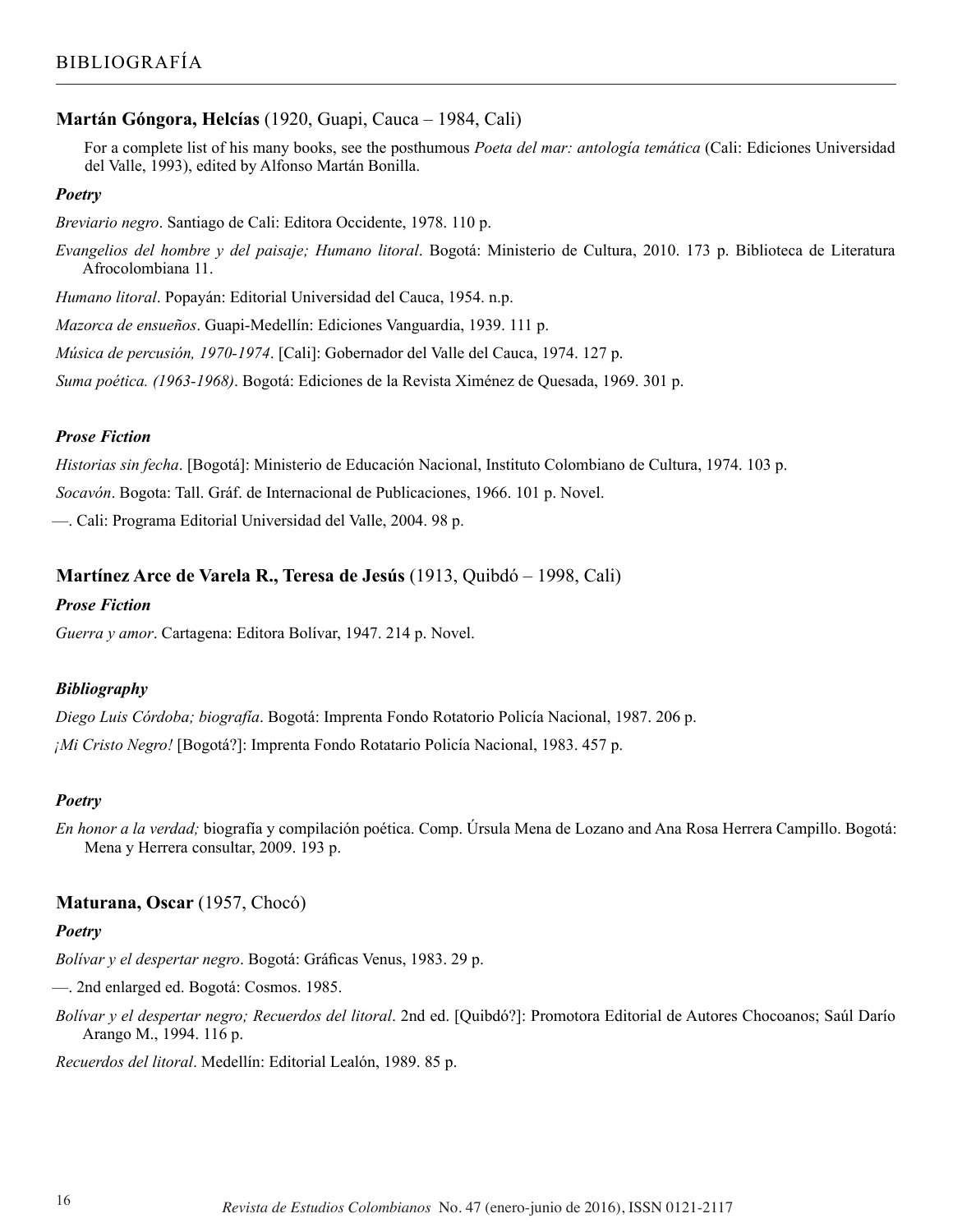### **Mercado Romero, Jairo** (1941, Naranjal, Sucre – 2003, Bogotá)

### *Prose Fiction*

*Cosas de hombres y otros cuentos*. Bogotá: Ediciones Punto Rojo, 1971. 132 p. [Bogotá: Editorial ABC, 1971.] Short stories. *Cuentos de vida o muerte*. Bogotá: Ediciones Puesto de Combate, 1984. 148 p.

—. Bogotá: Editorial Oveja Negra, 1985. 94 p.

*Cuentos escogidos*. Bogotá: Trilce Editores; Universidad Distrital Francisco José de Caldas, 2001. 254 p.

*Las mismas historias*. Bogotá: Instituto Huilense de Cultura y Turismo, 1974. 145 p.

Co-authored with José Ramón Mercado Romero.

*Quintopatio y otros cuentos*. Bogotá: Ediciones Caballito de Mar, 1996.

#### *Editions and Compilations*

*Antología del cuento caribeño.* [Santa Marta, Colombia?]: Fondo Editorial Universidad del Magdalena, 2003. 531 p.

### **Mercado Romero, José Ramón** (1937, Ovejas, Sucre)

#### *Poetry*

*Agua de alondra*. Medellín: Editorial Lealón, 1991. 100 p. Col. Ediciones Caballo de mar.

*Árbol de Levas*. Medellín: Editorial Lealon, 1996. 124 p. (On the cover: Ediciones Caballo de Mar.)

*El cielo que me tienes prometido*. Bogotá: Icaro, 1983 (c1982). 70 p.

*Los días de la ciudad*. Cartagena: Ediciones Caballo de Mar, 2004. 120 p.

*No sólo poemas*. Bogotá: Ediciones Punto Rojo, 1970. 79 p.

*La noche del knock-out y otros rounds*. Medellín: Editorial Lealon, 1996. 63 p.

*Poemas y canciones recurrentes, que a simple vista revelan la ruina de la ciudad y la pobreza de los barrios de estratos bajos*. Cartagena de Indias: Ediciones Pluma de Mompox, (Cimaz Industria de Impresos), 2008. 77 p.

*Retrato del guerrero*. Cartagena: Ediciones Caballo de Mar, 1993. 103 p. (Colophon: Medellín: Editorial Lealon, Julio de 1993.)

### *Prose Fiction*

*Perros de presa*. Bogotá: Ediciones Nueva Narrativa Colombiana, 1978. 111 p.

—. 2nd ed. Medellín: Editorial Lealon, 2000. 130 p. (On the cover: Segunda edición. Ediciones Caballo de Mar.)

*Las mismas historias*. Bogotá: Instituto Huilense de Cultura y Turismo, 1974. 145 p.

Co-authored with Jairo Mercado Romero.

# **Morillo, José** (fl. 1920 – 1970, Cartagena)

#### *Essay*

*Muros invictos. (Glorificación histórico – literaria del IV Centenario de Cartagena de Indias) 1533-1933*. Cartagena: Imprenta Departamental, 1933. 283 p.

*Muros invictos. (Glorificación literaria de Cartagena de Indias)*. 3rd ed. Cartagena: Editora Bolívar, 1947. 189 p.

—. 4th ed. Cartagena: Editorial Montería Ltda. Córdoba, 1959. 208 p.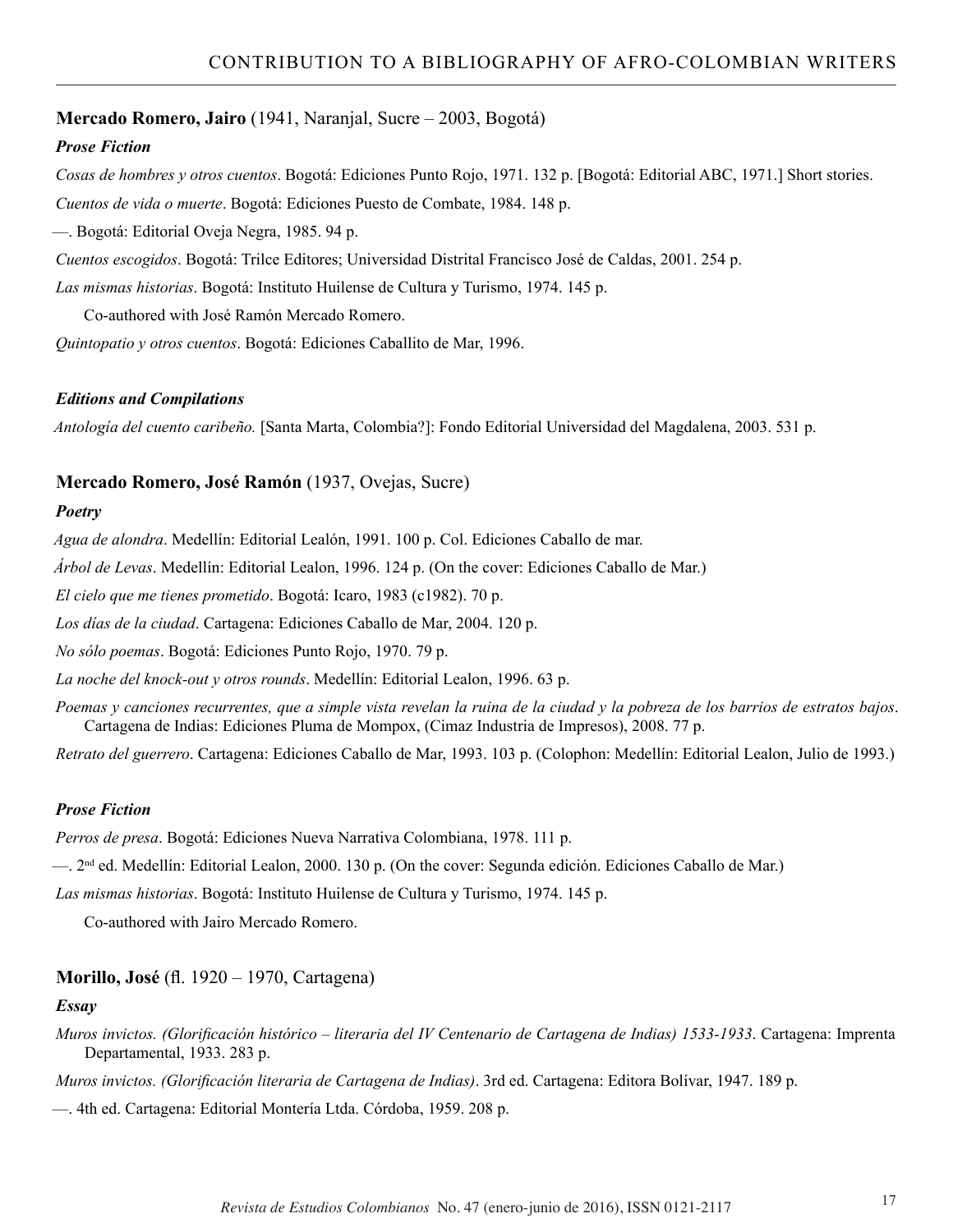# **Mosquera Bonilla, Francisco Amín** (1959, Condoto, Chocó)

### *Poetry*

*Poemas de compañía para un viaje al corazón de Macondo*. 1a. ed. Santafé de Bogotá: Ediciones "Ananda," 1993. 154 p.

# **Mosquera Garcés, Manuel** (1907, Quibdó – 1972, Bogotá)

### *Essay*

*La ciudad creyente*. Bogotá: Editorial Centro, 1938. 229 p.

- Ministerio de Educación Nacional. Sección de publicaciones. Edicion conmemorativa del cuarto centenario de la fundacion de Bogota, 1538-1938.
- —. Bogotá: Departamento de Publicaciones de Colcultura, Subdirección de Comunicaciones, 1993. 135, [6] p. Biblioteca del Darién 5.

*Vigencia de la cultura (ensayos)*. Medellín: Universidad Pontificia Bolivariana, 1972. 61 p. Colección "Rojo y Negro" 74.

# **Mosquera M., Juan de Dios** (1956, Pueblo Rico, Risaralda)

### *Essay*

*Las comunidades negras de Colombia: pasado, presente, y futuro*. 2nd ed. Medellín: Editorial Lealón, 1986. 164 p.

Movimiento nacional por los derechos humanos de las comunidades negras de Colombia – CIMARRON.

—. 3rd ed. Bogotá: Movimiento Nacional Cimarron, 1993. 165 p.

- *Las comunidades negras de Colombia hacia el siglo XXI: historia, realidad y organización*. Santa Fe de Bogotá: Docentes Editores, 2000. 153 p.
- *La etnoeducación afrocolombiana: Guía para docentes, líderes y comunidades educativas*. Santa Fe de Bogotá: Docentes Editores, 1998. 232 p.
- La población afrocolombiana: realidad, derechos y organización. 5<sup>a</sup> ed., actualizada. Bogotá: Movimiento Nacional Afrocolombiano-CIMARRÓN, 2007. 214 p.

# **Mosquera Pérez, Sancy de Jesús** (1954, Quibdó – 2011, Bogotá)

# *Poetry*

*Conversaciones sobre extravíos y reencuentros; poemas 1980-1992*. Bogotá: Publicaciones La Candelaria, 1993. 116 p.

*15 poemas entre nosotros, yo y los otros*. Bogotá: Talleres Gráficos Grupos Creativos, 1983.

# **Mosquera Rentería, Isnel Alecio** (Chocó)

# *Poetry*

*Canto a mi pueblo*. Quibdó: Gráficas La Aurora, 1990. 153 p. Colección Temas Chocoanos 5.

# **Nieto Gil, Juan José** (1804, Sibarco, Bolívar – 1866, Cartagena)

# *Prose Fiction*

*Yngermina; o, La hija de Calamar; novela histórica; o recuerdos de la conquista, 1533 a 1537. Con una breve noticia de los usos, costumbres, i religión del pueblo de Calamar*. Kingston, Jamaica: Impr. de Rafael J. de Cordova, 1844. 2 vols. in 1.

—. 2a. ed. Santafé de Bogotá: Gobernación de Bolívar, 1998. xviii, 133 p.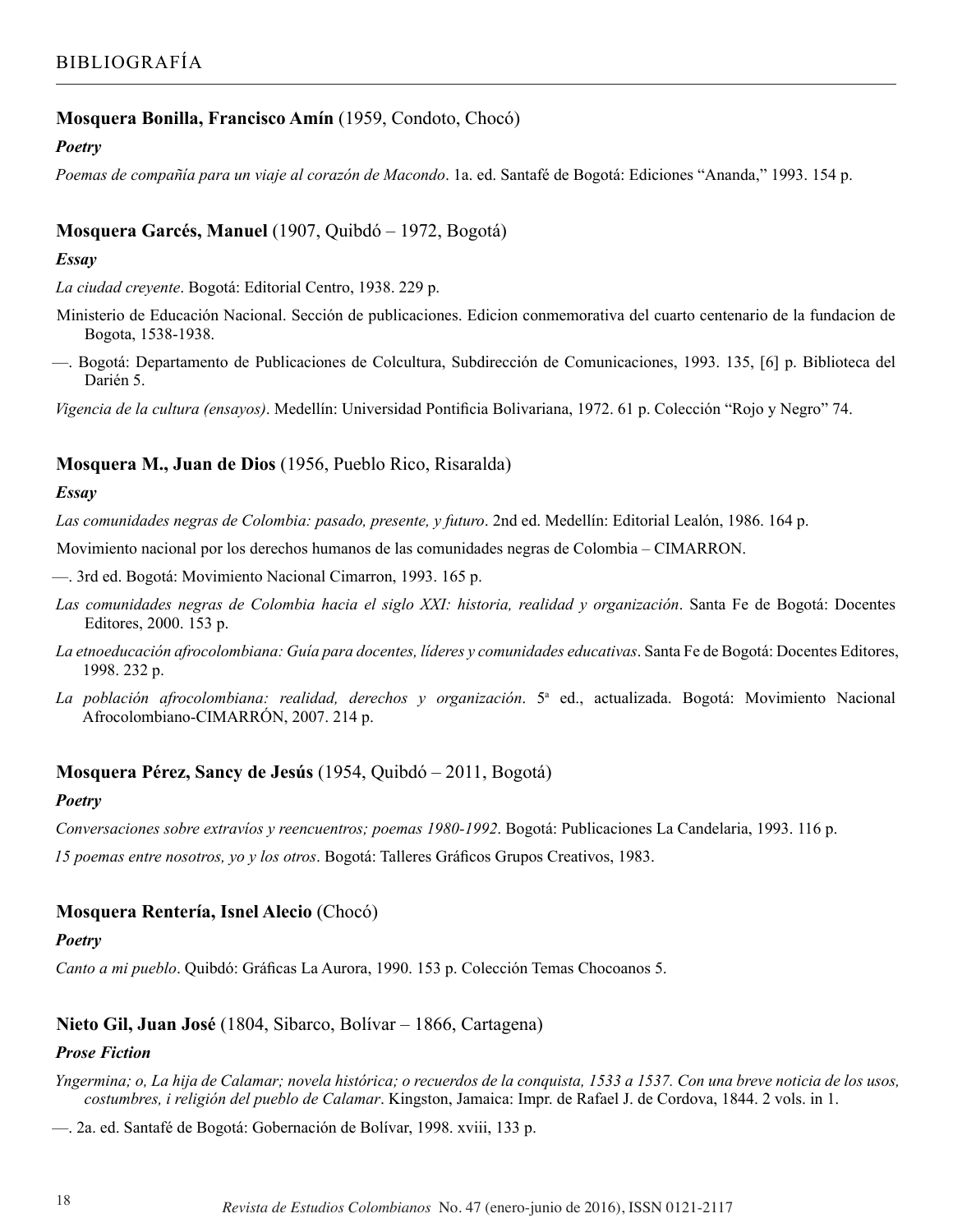*Ingermina o la hija de Calamar*. 3rd ed. Medellín: Fondo Editorial Universidad EAFIT, 2001. 213 p. Colección Antorcha y Daga. *Los moriscos*. Kingston, Jamaica: Imp. de Rafael J. de Cordova, 1845. 119 p.

# *Collection*

*Juan José Nieto: selección de textos políticos, geográficos e históricos*. Comp. Gustavo Bell Lemus. Barranquilla: Ediciones Gobernación del Atlántico, 1993. 225 p.

# **Obeso, Candelario** (1849, Mompós, Bolívar – 1884, Bogotá)

# *Poetry*

*Cantos populares de mi tierra*. Bogotá: Imprenta de Borda, 1877. 45 p.

—. Bogotá: Prensas del Ministerio de Educación Nacional, 1950. 253 p. Biblioteca Popular de Cultura Colombiana 114.

Content: *Cantos populares de mi tierra*, *Lectura para ti* (selections), and *La lucha de la vida*.

- —. [Cartagena: Editorial Costa Norte Limitada, 1984.] 68 p. Rpt. of 1950 edition; includes two essays by Jocé Guillermo Daniels G. and Hugo Camargo Ortiz (pp. 35-68).
- —. Prólogo Roberto Burgos Cantor. Bogotá: El Áncora Editores, 1988. 79 p.

Burgos Cantor published seventeen years later what appears to be a second edition of this book in the Punto de Lectura series (Bogotá: Aguilar, 2005. 106 p.).

- —. Bogotá, Colombia: Fundación Editorial Epígrafe, 2003. 52 p.
- —; *antología poética de los olvidados*. Bogotá: Alcaldía Mayor de Bogotá, Instituto Distrital de Cultura y Turismo, Observatorio de Cultura Urbana; Fundación Cultural y Ambiental Candelario Obeso, 2004. 115 p.
- —. Ed. with introduction and notes by Héctor H. Orjuela. Bogotá: Editora Guadalupe, 2006. 81 p. Colección Héctor H. Orjuela. Historia crítica de la literatura colombiana.
- *Candelario Obeso--: popular y desconocido: Cantos populares de mi tierra*. Comp. and prol. David Ernesto Peñas Galindo. Cartagena de Indias: Ediciones Pluma de Mompox, 2007. 112 p.

*Cantos populares de mi tierra*. */ Songs of My Native Land*. Ed. Sylvia Vera Patiño Spitzer. Bogotá: SPatiño, 2009. 252 p.

Poems with English translations.

- *Cantos populares de mi tierra: poesía; Secundino el zapatero: teatro*. Cartagena de Indias: Editorial Universitaria, Universidad de Cartagena; Ministerio de Cultura, República de Colombia, 2009. 232 p.
- *Cantos populares de mi tierra*. In *Cantos populares de mi tierra; Secundino el zapatero*. Prol. Javier Ortiz Cassiani and Lázaro Valdelamar Sarabia. Bogotá: Ministerio de Cultura, 2010. 51-149. Biblioteca de Literatura Afrocolombiana 9.

Edition based on the 2009 Cartagena edition that reproduces the content of the 1877 book-- along with versions of the poems in standardized Spanish--and Obeso's play.

—. In *Si yo fuera tambó: poesía selecta de Candelario Obeso y Jorge Artel*. Edición crítica. Ed. Graciela Maglia. Bogotá: Pontificia Universidad Javeriana; Universidad del Rosario, 2010. 63-116.

First critical edition of Obeso's poems.

*Lucha de la vida*; poema original de C. Obeso. Bogotá: Imprenta de Silvestre y Compañía, 1882. 152 p.

# *Prose Fiction*

*Las cosas del mundo*. Novelas semi-históricas, por Publio Chapelet. *La familia Pygmalión*. Primera serie. Bogotá: Imprenta de Medardo Rivas, 1871. 19 p.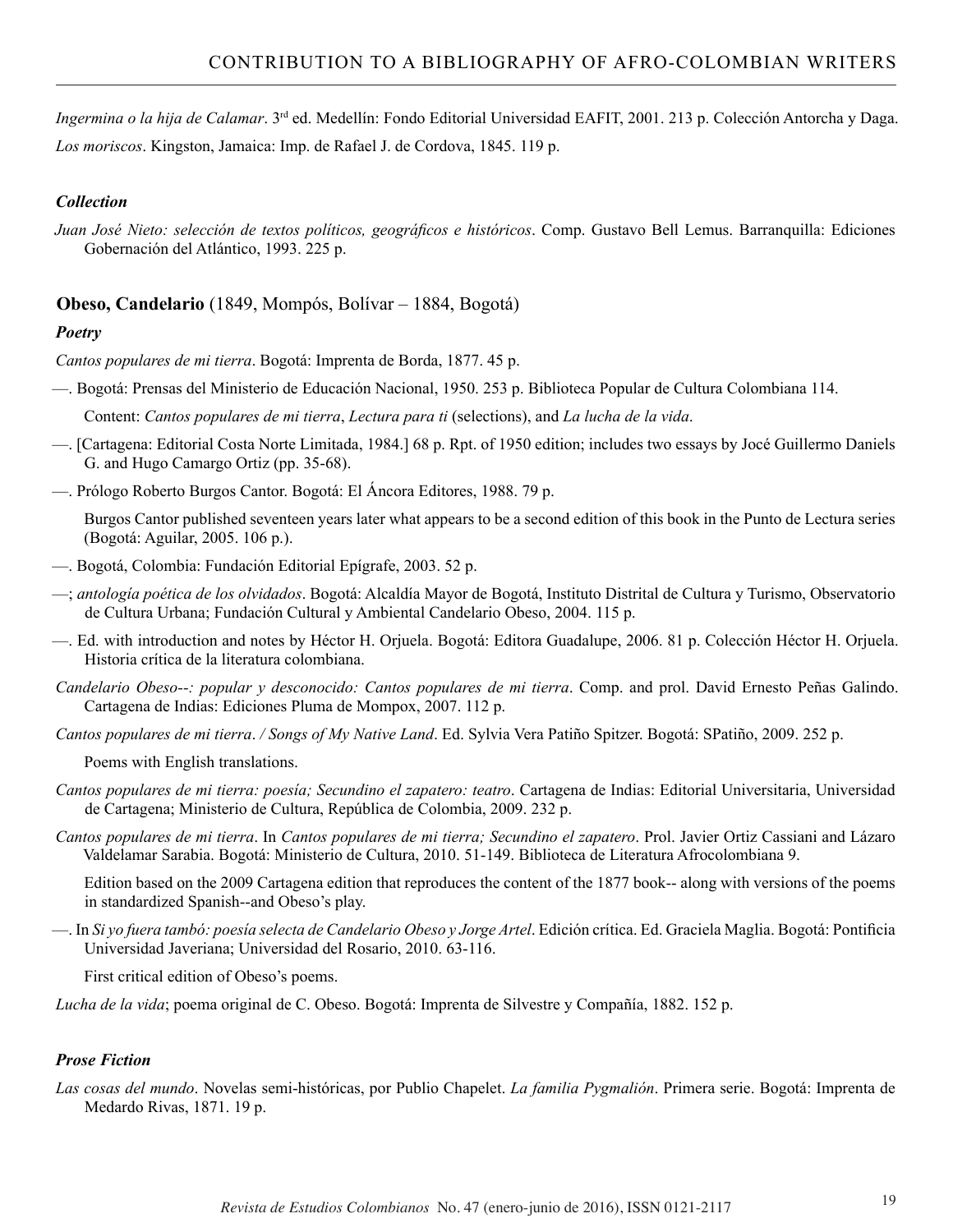#### *Drama*

*Secundino el zapatero*; comedia en tres actos orijinal i en verso por C. Obeso. Bogotá: Imprenta de Zalamea, 1880. 38 p.

Rpt. in *Cantos populares de mi tierra: poesía; Secundino el zapatero: teatro*. Cartagena de Indias: Editorial Universitaria, Universidad de Cartagena; Ministerio de Cultura, República de Colombia, 2009 ; and in *Cantos populares de mi tierra; Secundino el zapatero*. Bogotá: Ministerio de Cultura, 2010. 153-245. Biblioteca de Literatura Afrocolombiana 9.

#### *Poetry and Non-Fiction Prose*

*Lectura para tí*. Publicación por entregas. Bogotá: Imprenta de Guarín y Compañía, 1878.

—. Biblioteca Popular – Colección de grandes escritores nacionales y extranjeros. Ed. Jorge Roa. Vol. XIV. Bogotá: Librería Nueva, 1897. 291-322.

### **Palacios Mosquera, Arnoldo** (1924, Cértegui, Chocó)

#### *Prose Fiction*

*Las estrellas son negras*. Bogotá: Editorial Iqueima, 1949. 194 p. Novel.

- —. 2ª edición. Bogotá: Editorial Revista Colombiana Ltda., 1971. 186 p. Colección Populibro 46.
- —. Bogotá: Ministerio de Cultura, 1998. 193 p.
- —. Bogotá: Ministerio de Cultura, 2010. 170 p. Biblioteca de Literatura Afrocolombiana 2.

*La selva y la lluvia*. Moscú, Ediciones en Lenguas Extranjeras, 1958, 222 p.

—. Bogotá: Intermedio Editores, 2010. 246 p.

### *Collection/Edition*

*Cuando yo empezaba*. Bogotá: Ediciones San Librario, 2009. 170 p. (Investigación y recopilación de Álvaro Castillo Granada). Collection of periodical articles and chronicles published during the 1940s.

### *Bibliography*

*Buscando mi madrediós*. Cali: Universidad del Valle, 2009. 344 p.

According to Palacios, this book is a biography of a person, told by the person himself.

### *Translations*

*Les mamelles du Chocó*. Figuefleur – Equainoille: Fondation Palacios, 1989. 262 p.

Original publication in French of *Buscando mi madrediós;* translated from Spanish by Béatrice Palacios. *Sel'va i dozhd'; roman.* [*La selva y la lluvia*; novela.] Moscu: Izd-vo lit-ry na inostr. Iazykakh, 1958, 223 p.

**Paz Gómez, Enelia** (1946, Puerto Tejada, Cauca – 2006)

# *Autobiography*

*Black in Colombia*. México: Costa-Amic English Library, 1985. 173 p.

First published in Swedish in 1979 and also in German in 1985.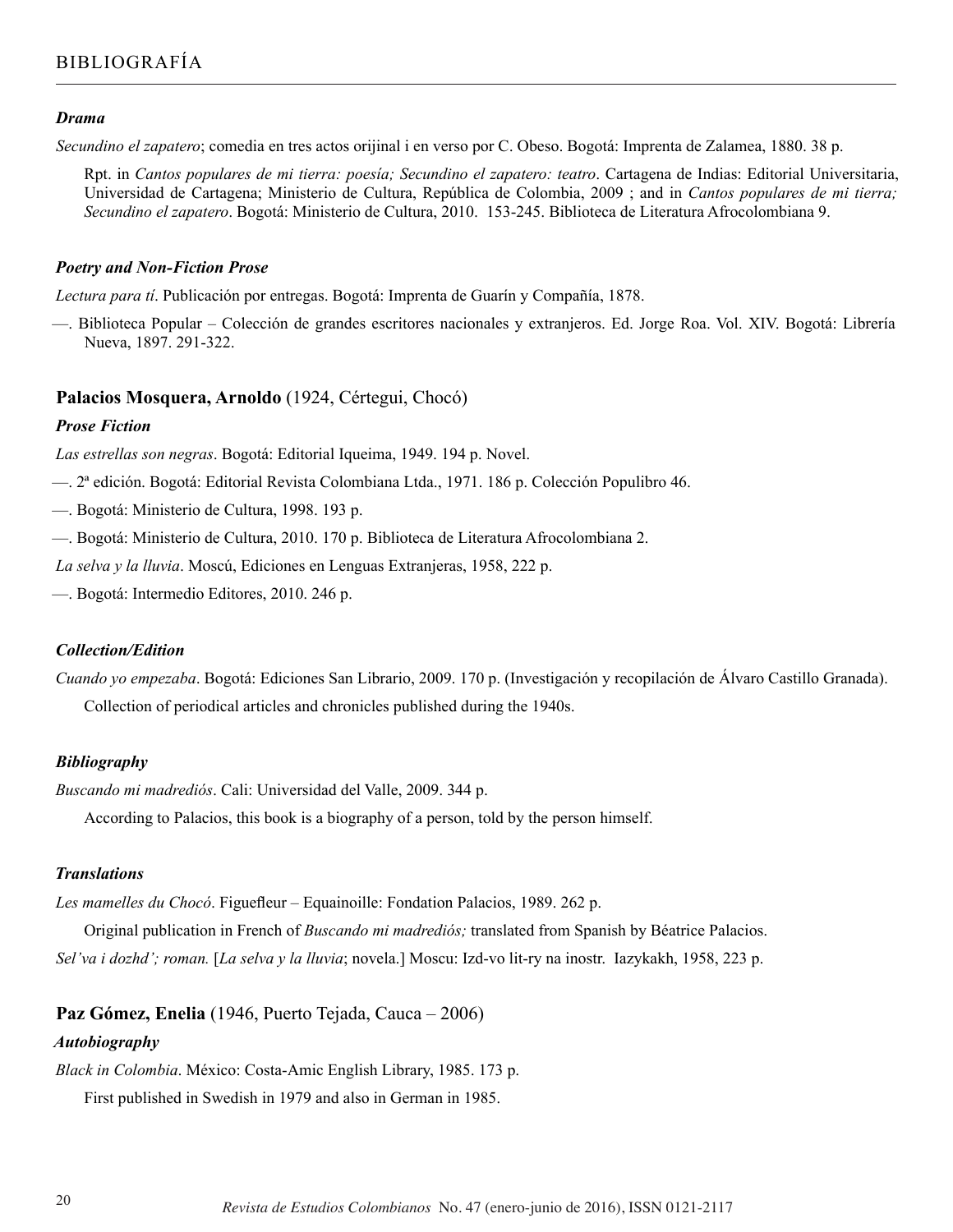# **Perea Asprilla, Tiberio** (Bebedó, Chocó)

# *Prose Fiction*

*Merienda de Negros: Cuentos*. Bogotá: El Pensador Editores, 2001. 114 p. *Negrura; cuentos*. Medellín: Editorial Copiyepes, n.d. (1991?). 47 p.

# *Essay*

*Kultura palenquera y teoría de la desesclavización*. Bogotá: Corporación Ketzakapa, 2008. 33 p.

# **Perea García, Eugenio** (1953, Quibdó)

### *Prose Fiction*

*El Golpe de amporá y otros cuentos*. Quibdó (?): Editorial Rafael Gómez. 2005. 80 p. *Detrás del túnel; cuentos y crónicas*. 2014.

# **Popov Jiménez, María de los Ángeles** (1969, Roldanillo, Valle del Cauca)

### *Poetry*

*Envaginarse*. 1a. ed. Santiago de Cali: Programa Editorial Universidad del Valle, 2007. 72 p. Escala de Jacob. Coleccion de poesia.

# **Ramírez Nieva, María Teresa** (1944, Corinto, Cauca)

### *Poetry*

*Abalenga*. Palenquero Español. Roldanillo, Valle: Ediciones Embalaje del Museo Rayo, 2010. 50 p.

*Flor de Palenque*. Cali, Colombia: Artes Gráficas del Valle Ltda., 2008. 125 p. (Auspició Asmet Salud del Cauca.)

*Mabungú - Triunfo. Poemas bilingües, palenque-español*. Bogotá: Apidama Ediciones, 2011. 136 p. Biblioteca de escritoras afrocolombianas; 2. (Impresión: Editorial Códice Ltda.)

*La noche de mi piel*. Roldanillo, Valle: Ediciones Embalaje Museo Rayo, 1988. 40 p.

# **Realpe Borja, Marco** (1927, Quibdó)

# *Poetry*

*La Barca de Ulyses*. (Poemas). Bogotá, D. E.: Ediciones Los Taura, 1976. 88 p.

Also contains the poems of *Canto civil a Walt Whitman*.

*Un canto civil a Whitman y otros poemas*. Grupo funcionalista. Bogotá: Editorial Sipa, 1959, 39 p., 2 h.

# **Rivas Díaz, Jaime** (1968, Cabo Manglares, Nariño)

# *Poetry*

*Coplero del Buena Vida*. Cali: Fundación Habla/Scribe, 1996. 55 p. Colección "Las Tres Letras."

*Monólogo de Jacinto Yoruba*. Cali: Fundación Habla/Scribe, 1996. 44 p.

# **Rivas Lara, César E.** (1946, Riosucio, Chocó)

# *Prose Fiction*

*Naufragio.* 1ª ed. Medellín: Editorial Lealón, 1982. 111 p. Novel.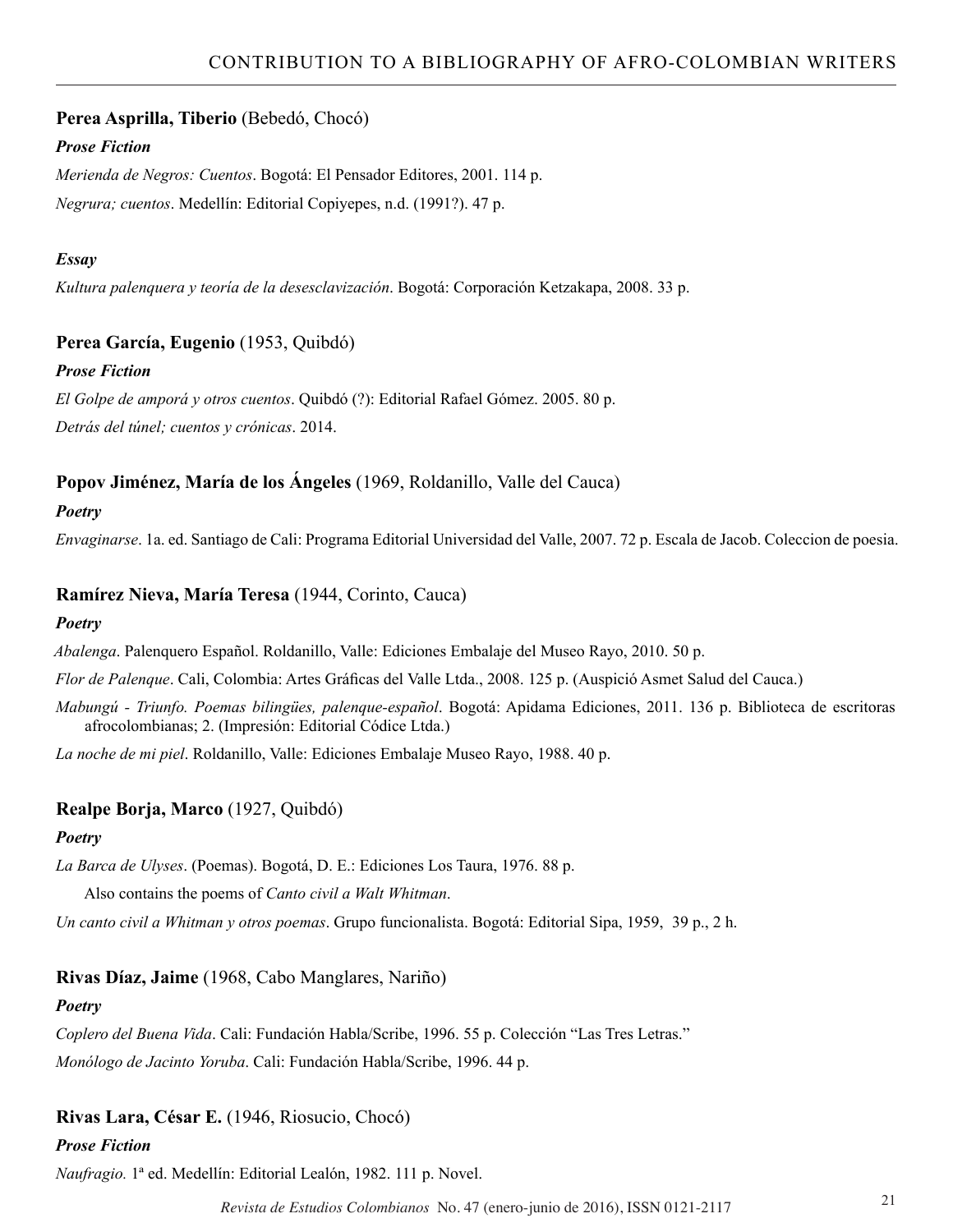*Callejón sin salida*. [Medellín?: n.p., Editorial Zuluga], 2002. 162 p. Short stories

*Cuentos y relatos que son la vida*. 1. ed.Medellín: Editorial Lealón, 1991. 186 p.

Includes list of "Obras publicadas."

*Los desplazados*. Medellín: Lealón, 2004. 152 p.

### *Biography and Bibliography*

*Guía de autores chocoanos: en los 500 años de América*. 1. ed. Quibdó [Colombia]: Editorial Lealón, 1993. 65 p. *Miguel A. Caicedo: vida y obra*. Colombia, n.p., 1996. 176 p. *Perfiles de Diego Luis Córdoba.* 2ª ed. Medellín: Editorial Lealón, 1986. 465 p.

### **Robinson Abrahams, Hazel** (1935, San Andrés Island)

#### *Prose Fiction*

- *No give up, Maan!* San Andrés, Colombia: Universidad Nacional de Colombia, Instituto de Estudios Caribeños, 2002. 185 p. Novel.
- *No give up, Maan! ¡No te rindas!* Bilingual Edition. Trans. Annie Chapman. Bogotá: Ministerio de Cultura, 2010. 418 p. Biblioteca de Literatura Afrocolombiana 4.
- *Sail Ahoy!!! ¡vela a la vista*! San Andrés, Colombia: Universidad Nacional de Colombia, Instituto de Estudios Caribeños, 2004. 1 vol. (196 p.)

### **Robinson-Bent, Lenito** (1956, Providence Island)

### *Prose Fiction*

*Sobre nupcias y ausencias; cuentos*. Bogotá: Fundación Simón y Lola Guberek, 1988. 141 p. Colección literaria 24. Primera serie. *Sobre nupcias y ausencias, y otros cuentos*. Bogotá: Ministerio de Cultura, 2010. 128 p. Biblioteca de Literatura Afrocolombiana 7.

# **Salazar Valdés, Hugo** (1922/1926, Condoto, Chocó – 1997, Cali [?])

### *Poetry*

*Antología íntima*. Cali: Universidad del Valle; Secretaria de Cultura y Turismo de Cali, 2005. 80 p. (Escala de Jacob. Colección de poesía.)

—. Bogotá: Ministerio de Cultura, 2010. 105 p. Biblioteca de Literatura Afrocolombiana 12.

*Carbones en el alba; poemas, 1947-1950.* Bogotá: Editorial Iqueima, 1951. 60 p.

*Casi la luz (poesía).* Bogotá: Editorial Cosmos, 1954. 122p.

*Dimensión de la tierra, 1947-1952.* Popayán: Editorial Universidad del Cauca, 1952. 54 p., 2 h.

*El héroe cantado*. Bogotá: Editorial ABC, 1956. 105 p. Biblioteca de Autores Contemporáneos.

*Lecturas para ti*. Cali: Pacífico, 1986. 50 p.

*La patria convocada*. Bogotá: Talleres de la Litografía Villegas, 1955. 93 p.

*Pleamar*. Cali: Imprenta del Departamento del Valle, 1975. 91 p.

*Poemas amorosos*. Cali: Imprenta del Departamento del Valle, 1976. 36 p.

*Las raíces sonoras*. Cali: Imprenta Departamental del Valle, 1976. 81 p.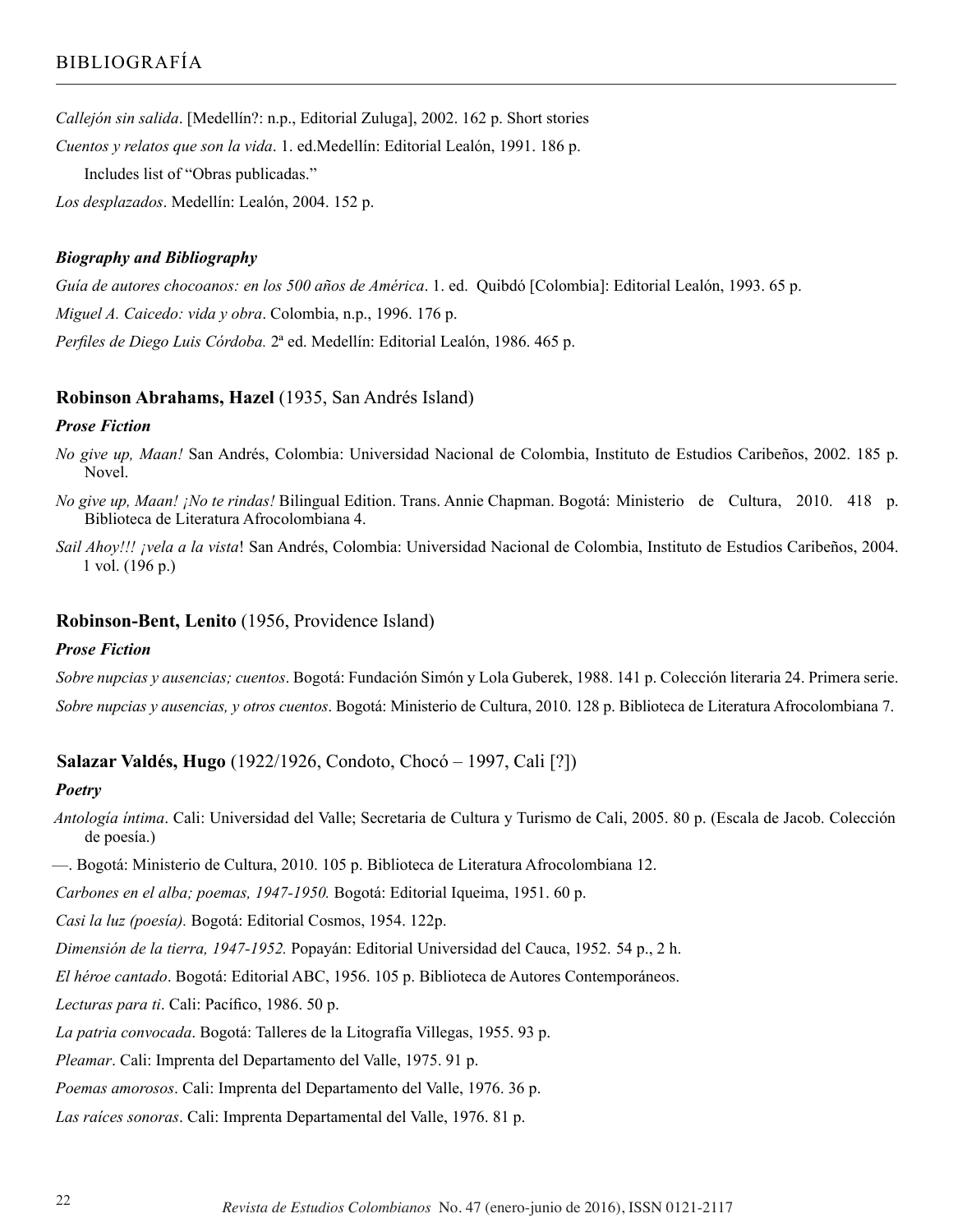*Rostro iluminado del Chocó*. Cali: Feriva, 1980. 63 p. *Sal y lluvia*. Cali: Tip. Lutamon, 1948. 8 l. *Toda la voz*. Bogotá: Imprenta Nacional, 1958. 305 p.

# **Salgado Casseres, Sebastián** (San Basilio de Palenque)

# *Poetry*

*Bajo un son de tambores*. Bogotá: Colección Mariamulata, 1982. 65 p.

# **Sevillano Quiñones, Lino Antonio** (1928, Tumaco – 2011, Bogotá)

# *Poetry*

*Abejas sin colmena*. Bogotá: Editorial Publicitaria, 1972. 71 p. *Costa azul*. Pasto, Tip. Cultura, 1949. 58 p. *Evangelios de sangre*. Bogotá, Ed. Minerva, 1957. 109 p. *Gritos de mi sangre.* Bogotá: Impresores Ball-Carr, 1982. 57 p. *Navegación interior; poemas*. Neiva: Editorial María Eugenia, 1995. 148 p. *Primavera (poemas)*. Bogotá: Ed. El Voto Nacional, 1961. 16p.

# *Prose Fiction*

*La Carta de Ben Gruñon.* Bogotá: Fotolitografía Visión y Cía, n.d. N.p. *Colmena X y otros cuentos.* Bogotá: Edit. Prensa Católica, n.d. 111 p.

# **Socarrás Colina, José Francisco** (1907, Valledupar – 1995, Bogotá)

# *Prose Fiction*

*Viento de trópico; cuentos*. 1ª ed. Bogotá: Editorial Antares, 1961. 260 p. Ediciones Zulia.

# **Truque, Carlos Arturo** (1927, Condoto, Chocó – 1970, Buenaventura)

# *Prose Fiction*

*El día que terminó el verano y otros cuentos*. Bogotá: Instituto Colombiano de Cultura, 1973. 151 p. Biblioteca Colombiana de Cultura. Colección Popular 99.

*Granizada, y otros cuentos*. Bogotá: Ediciones Espiral Colombia, 1953. 85 p.

*Vivan los compañeros*. Bogotá: Colcultura, 1993. 101 p. Biblioteca del Darién 5.

- —*; cuentos completos*. Cali: Programa Editorial Universidad del Valle, 2004. 190 p. Colección Clásicos regionales.
- —. [Bogotá]: Secretaría Distrital de Recreación, Cultura y Deporte; Múnera Editores, 2008. 165 p. Colección Presencia Afrocolombiana.

Includes 25 stories and Truque's well anthologized essay "La vocación y el medio: historia de un escritor," with an introduction by Colombia Truque Vélez. Lacks table of contents.

—. Bogotá: Ministerio de Cultura, 2010. 210 p. Biblioteca de Literatura Afrocolombiana 5.

Includes 25 stories and Truque's well anthologized essay "La vocación y el medio: historia de un escritor" with an introduction by Sonia Nadezhda Truque Vélez.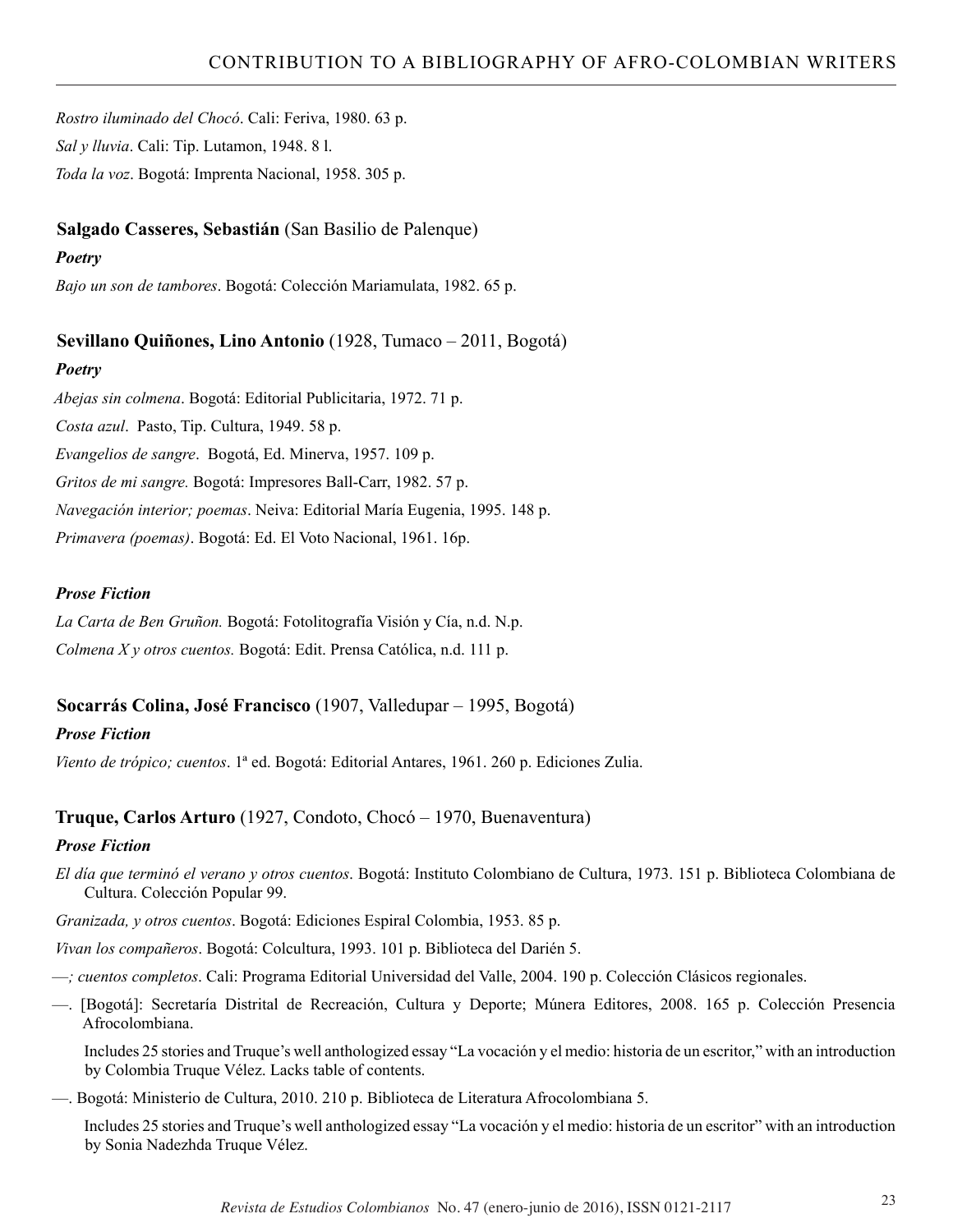# **Truque Vélez, Colombia** (1959, Bogotá)

### *Poetry*

*Lugar de un secreto nadir*. Bogotá: Universidad Nacional de Colombia-Departamento de Literatura, 2007. *Palabras de sueño y de vigilia; poemas*. Bogotá: Ediciones La Catedral, 1984. 31 p. *Poemas al margen*. N.p.: n.p., n.d. [1998]. Colección el Canto de la Cabuya. 28 l

### *Prose Fiction*

*Otro nombre para María y otros cuentos*. Santafé de Bogotá: Colcultura, 1993. 79 p. Premios nacionales '93. Cuento ex-aequo.

### **Truque Vélez, Sonia Nadhezda** (1953, Buenaventura)

### *Poetry*

*Bordes*. Bogotá: Universidad Nacional de Colombia, Departamento de Literatura, 2002. 45 p. Colección viernes de poesía, 13.

### *Prose Fiction*

*Historias anómalas*. Santafé de Bogotá, D.C., Colombia: Magisterio, 1996. 90 p. Col. Piedra de sol. Cuento 14. *La otra ventana*. Ibagué: Pijao Editores, 1986. 107 p. *Los perros prefieren el sol y otros cuentos*. Bogotá, D.C., Colombia: Uniediciones, 2006. 173 p.

# **Truque Vélez, Yvonne América** (1955, Bogotá – 2001, Montreal)

# *Poetry*

*Proyección de los silencios*. 1ª edición. Bogotá: Ediciones Arbol de Tinta, 1983. 33 p. —. 2nd ed. Bogota, Colombia: Ediciones la Catedral y Jean Gauthiereditor, 1984. 41 p.

### *Translation*

*Projection des silences*. Montréal: Centre d'études et de diffusion des Amériques hispanophones, 1986. 46, 46 p. Bilingual edition (French and Spanish) of the 1983 book; trans. Colombia Truque and Jean Gauthier.

# **Valdelamar Moreno, Cristóbal Candelario** (1946, Cartagena)

### *Poetry*

*Clínica de espejos*. Bogotá: Dicuna Ediciones; Editorial Asecaribe; Contracartel ediciones, 2006. 103 p. *Del amor, el desamor y otros ensueños*. Santa Fe de Bogotá: Dicuna Ediciones, 1996. 112 p. *Más negre-m(á)s*. Bogotá, D.C.: Dicuna Ediciones, 2001. 28 p. *Pieles de la ciudad: poemas y negremas*. [Bogotá]: Contracartel Editores, 1990. 94 p

# **Valencia Córdoba, Elcina** (1963, Buenaventura)

See Jaramillo and Ortiz, eds., *Hijas del muntu* (p. 188), for a list of her publications.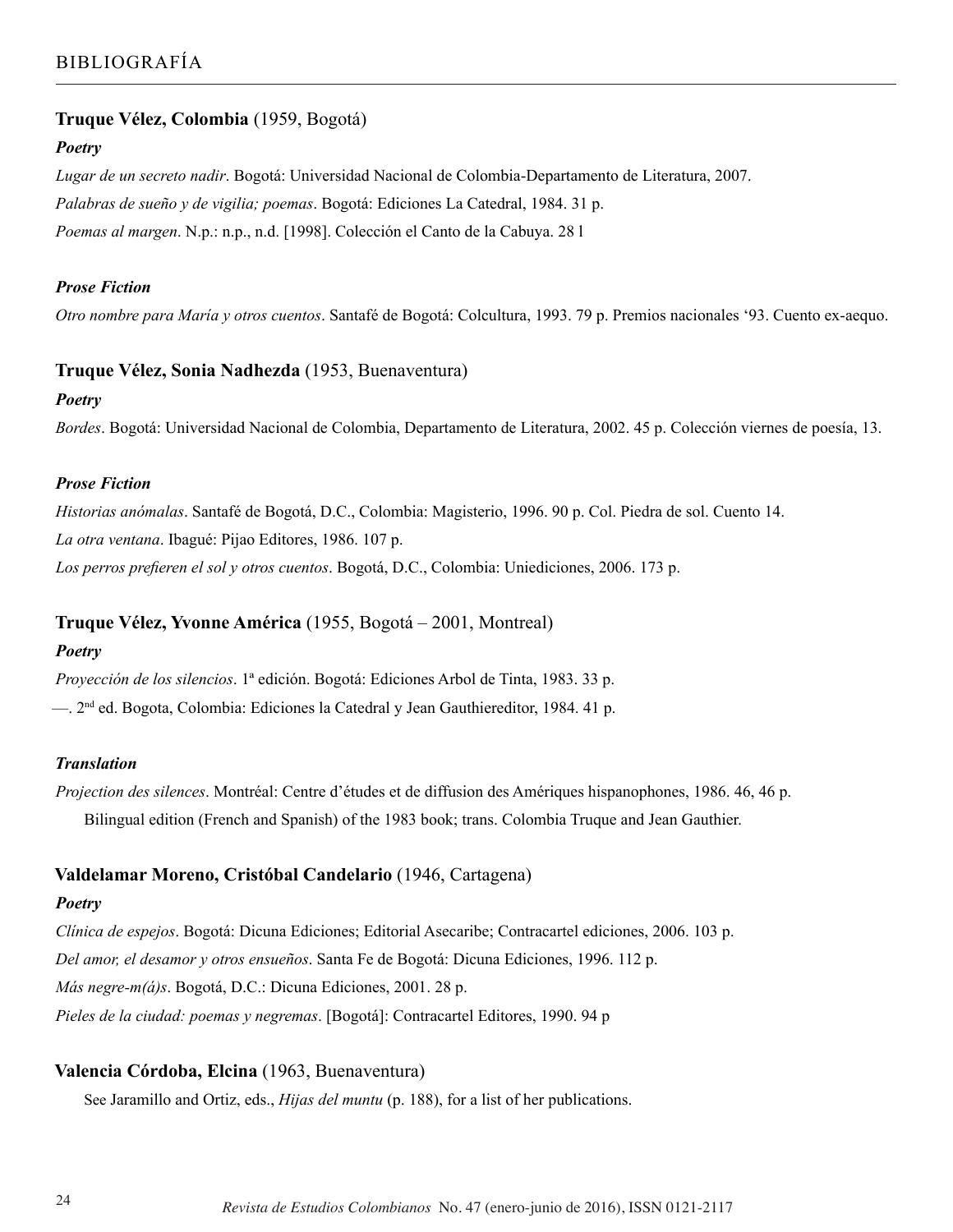### *Poetry*

*Pentagrama de pasión.* Bogotá: Apidama Ediciones, 2010. 118 p. *Susurro de palmeras. Poemas. Insomnio.* Buenaventura: Litografía Palacio. 2001. *Todos somos culpable; poemas y cantos.* Roldanillo, Valle: Embalaje-Museo Rayo, 1992. —*.* 2ª ed. Cali: Imprenta Departamental del Valle, 1993. 79 p.

### *Non-Fiction Prose*

*Rutas de autonomía y caminos de identidad. Razón de mis luchas.* Buenaventura: Impresos y Diseños EVA. 2001.

# **Valois Arce, Daniel** (1910, Tadó, Chocó – 1989, Medellín)

### *Essay*

*Bolivia: realidad y destino*. Bogotá: Antares, 1955. 205 p.

*Departamento del Chocó*. Medellín: Tipografía Industrial, 1945. 152 p.

*Itinerario espiritual*. Manizales: Casa Editorial y Talleres Gráficos Arturo Zapata, 1937. 142 p.

# **Vanin, Alfredo** (1950, Timbiquí, Cauca)

### *Poetry*

*Alegando que vivo; poemas*. Popayán: Editorial López, Ltda., 1973-1974. 18 p.

*Cimarrón en la lluvia*. Cali: Centro de Publicaciones del Pacífico, 1990. 73 p.

*Islario*. Cali: Pájaro del Agua, 1998. 144 p.

*Obra poética: Cimarrón en la lluvia* y *Jornadas del tahúr*. Bogotá: Ministerio de Cultura, 2010. 129 p. Biblioteca de Literatura Afrocolombiana 14.

# *Prose Fiction*

*Historias para reír o sorprenderse*. Bogotá: Panamericana, 2004. 71 p. Col. Osito de anteojos.

*Otro naufragio para Julio*. Cali: Imprenta del departamento del Valle, 1983. Novel.

—. 2a. ed. Santiago de Cali: Pájaro del Agua, 2004. 159 p.

*Los restos del vellocino de oro*. [Colombia]: Hoyos Editores, 2008. 209 p. Colección Nueva narrativa.

*El tapiz de la hidra*. [Cali, Colombia]: Secretaría de Cultura y Turismo, Municipio de Santiago de Cali: Universidad del Valle, 2002. 120 p.

# **Vargas Prins, Pedro Pablo** (1915, Cartagena)

### *Essay*

*Crítica y prosas. (Filosofía, literatura e ideas)*. Cartagena – Colombia: Editora Bolívar, 1949. 260 p.

# *Poetry*

*Voces del parnaso*. (Poesías.) Bogotá: Edicones Doctrina y Ley, 1989. 113 p.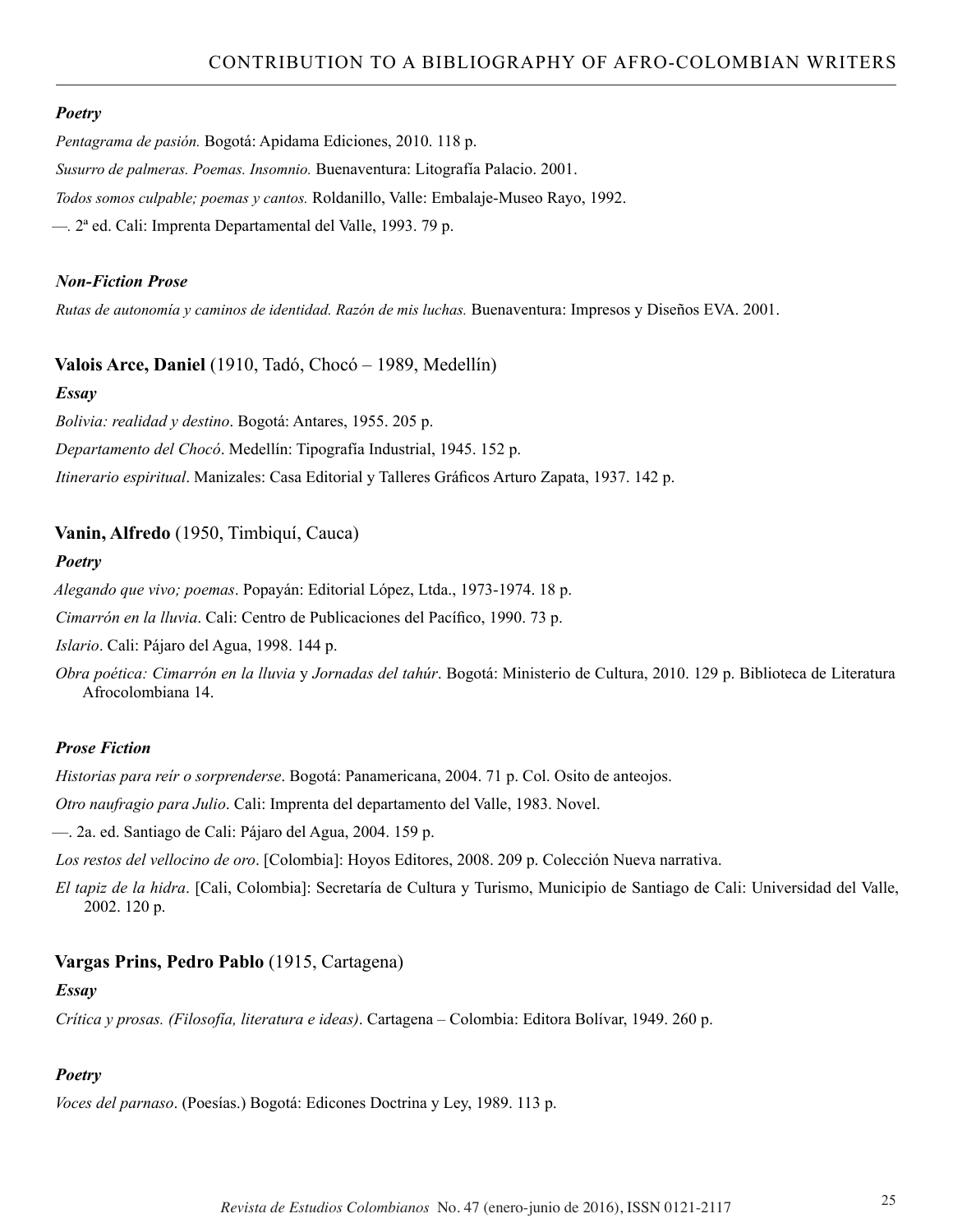# **Velásquez, Fernando** (Cartagena)

### *Poetry*

*A la bulla de los cocos*. Cartagena: Mogollon y Cía., 1979. 74 p.

# **Velásquez Murillo, Rogerio** (1908, Sipí, Chocó – 1965, Quibdó)

### *Essay/Studies*

*Ensayos escogidos*. Bogotá: Ministerio de Cultura, 2010. 609 p. Biblioteca de Literatura Afrocolombiana, 17.

*Fragmentos de historia, etnografía y narraciones del Pacífico colombiano negro*. Bogotá: Instituto Colombiano de Antropología e Historia, 2001. 233 p.

*Las memorias del odio*. Bogotá: Editorial Iqueima, 1953. 108 p. Alianza de Escritores Colombianos. Ediciones 1.

—. [2nd ed.] Santa Fe de Bogotá: Departamento de Publicaciones de Colcultura, 1992. 93 p. Biblioteca del Darién 3.

—. [Bogotá: Colombia]: Secretaría Distrital de Recreación, Cultura y Deporte; Múnera Editores, 2008. 68 p. Colección Presencia Afrocolombiana.

Includes prologue titled "Memorias del Odio: Fundacional de la Literatura Verdad" by Sonia Nadhezda Truque (pp. 3-6).

# **Villa Cantillo, Liborio** (1922, Quibdó)

### *Poetry*

*Veinte años*. Prólogo de Rafael Laffon. Sevilla, España: G. E. H. A., 1951. x, 125 p.

### **Yacup Carabalí, Sofonías** (1890/1894, Guapi, Cauca – 1947, Cali)

### *Essay*

*La institución del jurado*. Quibdó [Colombia]: Impr. Oficial, 1936. 192 p.

*Litoral recóndito*. Bogotá: Editorial Renacimiento, 1934. 229 p.

—. 2nd. ed. Buenaventura: Asociación para la defensa de los recursos naturales y del patrimonio sociocultural del Litoral Pacífico, 1976. 218 p.

—. 3rd. ed. Popayán: Talleres editoriales del departamento, 1990. 218 p.

# **Zapata Vásquez, Antonio María** (1898, Lorica – 1968, Cartagena)

### *Essay*

*Los doce trabajos de Hércules.* (Disertación científico – filosófica sobre la actuación del bien.) (Folleto). Cartagena: Tip. Zapata-Lorica, 1953. 23 p.

### *Prose Fiction*

*El enigma*. *(Cuento)*. Segunda edición. Lorica: Tip Zapata, 1958. 35 p.

# **Zapata Olivella, Juan** (1922, Lorica – 2008, Cartagena)

# *Poetry*

*Albedrío total; poemas.* Guatemala: n.p., 1970. 97 p. *Amor en azul transparente.* Guatemala: Editorial "José de Pineda Ibarra: del Ministerio de Educación, 1971. 102 p.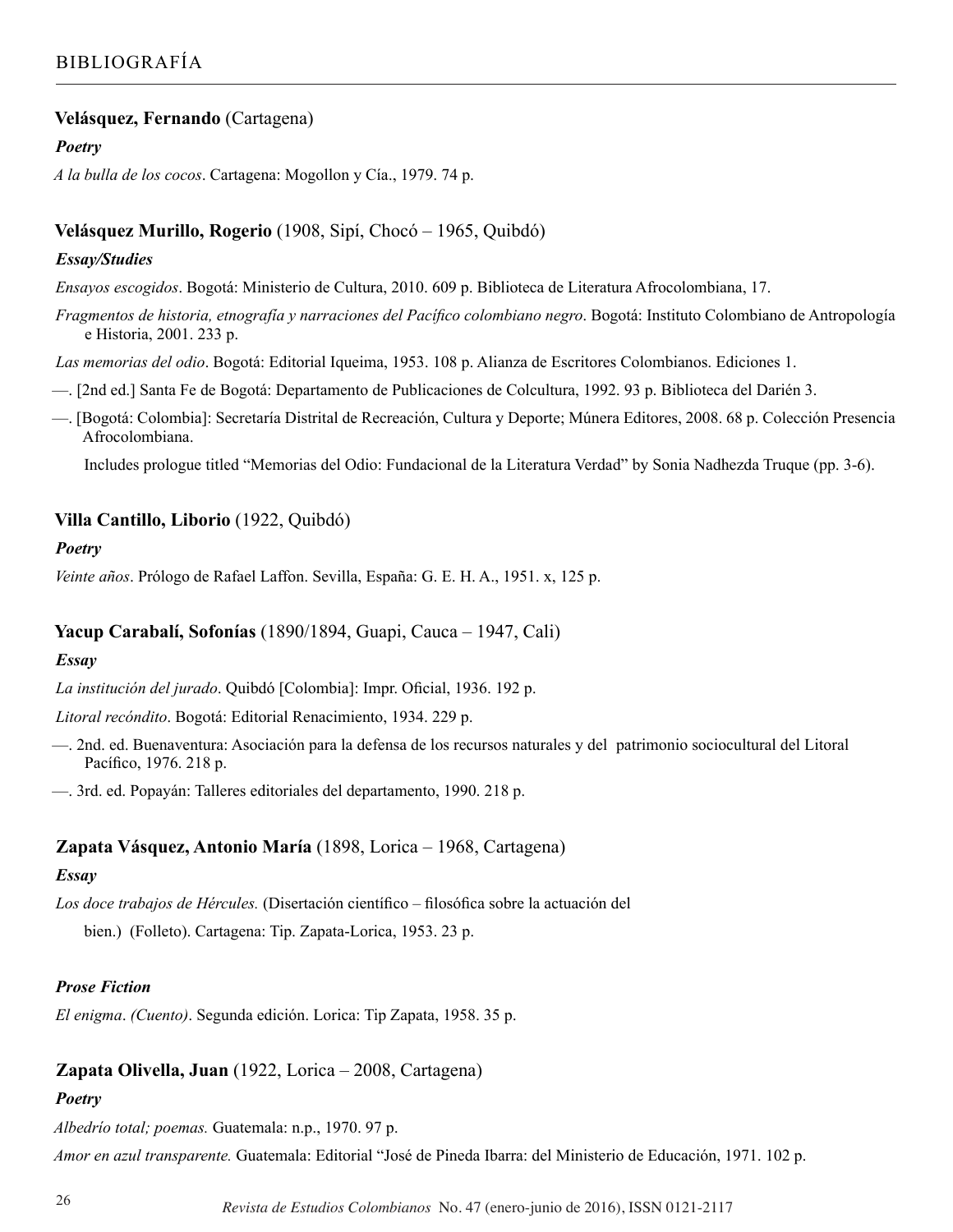*Bullanguero: poesía popular.* Bogotá: Ediciones Tercer Mundo, 1974. 66 p.

*Campanario incesante.* Guatemala: Centro de Producción de Materiales, Universidad de San Carlos de Guatemala, 1969. 98 p. *El color de la poesía.* Port-au-Prince, Haiti: Imprimérie Natal, 1982. 123 p. *Espermas Prendidas (poemas)*. Mexico, D. F.: [Impresiones Modernas], 1963. 54 p. *Gaitas bajo el sol*. Guatemala: Centro de Producción de materiales, Universidad de San Carlos, 1968. 48 p. [2nd ed., 50p.] *La hamaca soñadora: poemario infantil.* Cartagena: Heliógrafo Moderno, 1979. 89 p. *Mundo poético: dinámica de la nueva poesía multirracial.* Bogotá: Editorial Grancolombia, 1985. 373 p. *Panacea: poesía liberada.* 1ª edición. Cartagena: Editora Bolívar, 1976. 134 p. Ediciones Capricornio.

*Poemario de Portugal*. Lisboa: Casa Portuguesa, 1973. 105 p.

*Poemario del mundo nuevo*. Bogotá: Plaza & Janés, 1989. 102 p.

#### *Prose Fiction*

*Cincuenta testimonios*. Bogotá: Plaza y Janés, 1985. 230 p.

*Cuentos del Tercer Mundo*. Cartagena, Colombia: Litosusa, 1989. 112 p.

*Entre dos mundos*. Bogotá: Plaza y Janés Editores, 1990. 204 p.

*Historia de un joven negro; novela*. 3rd ed. Bogotá: Plaza y Janés, 1990. 205 p.

*Una mujer sin raíces: novela*. Cartagena: Jonan Editores, 1991. 182 p.

*Pisando el camino de ébano*. Bogotá: Ediciones Lerner Internacionales, 1984. 190 p.

#### *Drama*

- *La bruja de Pontezuela; comedia*. In *Teatro* por Manuel Zapata Olivella y Juan Zapata Olivella. Bogotá: Instituto Colombiano de Cultura, 1972. 45-70. Biblioteca Colombiana de Cultura. Colección Popular 63. 70 p.
- *"El grito de la Independencia"* o "*Los mártires de Cartagena de Indias; obra de teatro en dos actos y seis cuadros"*. Cartagena de Indias: Imprenta Departamental de Bolívar, 1961. 101 p.

*Teatro colombiano*. [Cartagena]: Litosusa, 1990. 97 p.

Includes *El grito de Cartagena de Indias (teatro histórico)* and *La bruja de Pontezuela (teatro cómico)*.

*Teatro cómico*. Guatemala: Impresos Industriales, 1971. 106 p.

Includes *La bruja de Pontezuela; La patoja;* and *Los hijos sin regateos*. Guatemala: Editorial Cultura, 1971. 106 p.

#### *Non-Fiction Prose*

*Piar, Pétion, Padilla. Tres mulatos de la revolución*. Barranquilla: Ediciones Universidad Simón Bolívar, 1986. 265 p.

#### **Zapata Olivella, Manuel** (1920, Lorica – 2004, Bogotá)

### *Prose Fiction - Novels*

*La calle 10*. Bogotá: Ediciones «Casa de la Cultura», 1960. 126p.

—. Bogotá: Ediciones Prolibros, 1986. 124 p. «Liminar» de John S. Brushwood (7-8).

*Corral de negros*. 1a ed. La Habana: Casa de las Américas, 1963. 230p. (Colección Concurso).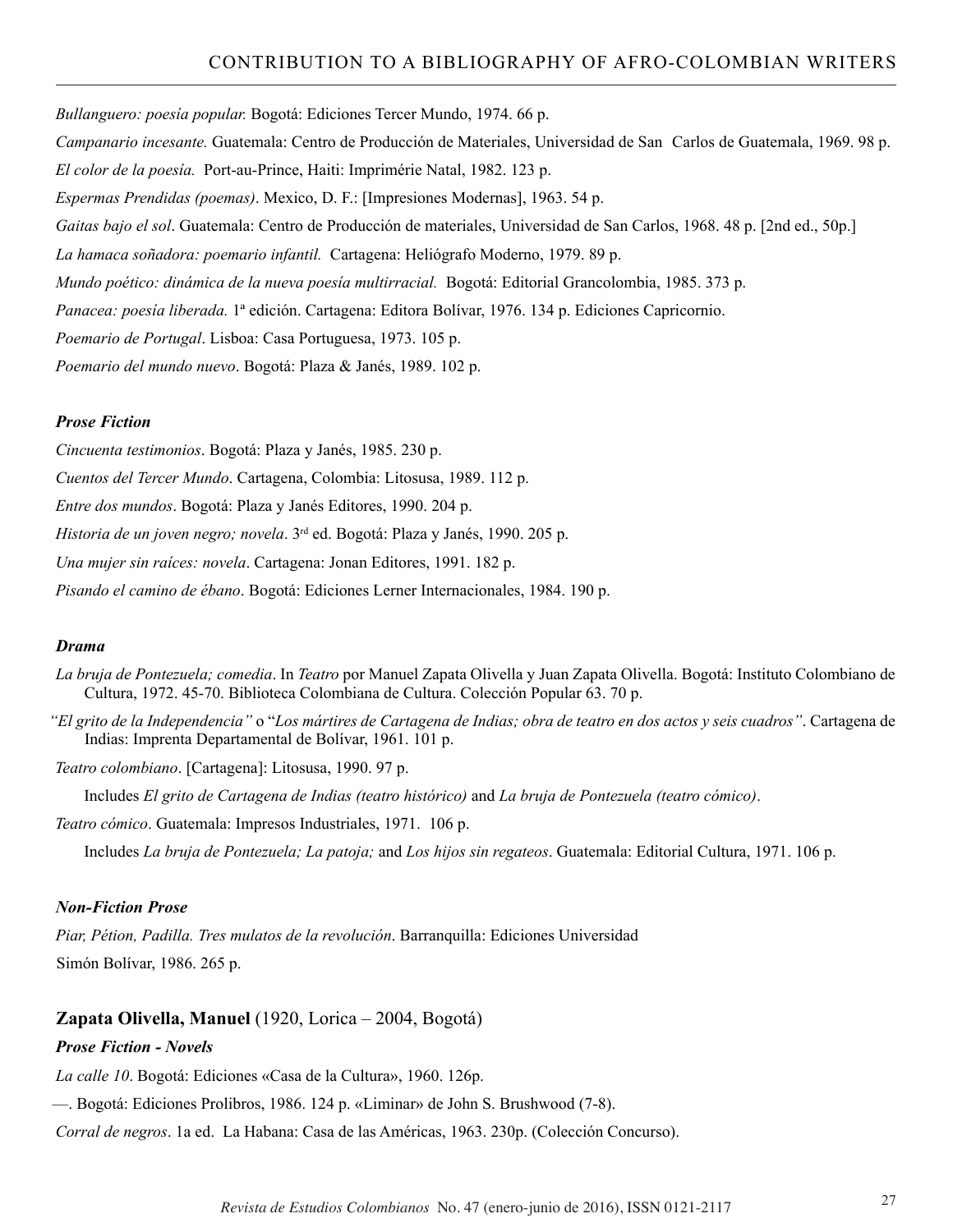# BIBLIOGRAFÍA

- *Chambacú, corral de negros; novela*. 1.ed. [Medellín]: Editorial Bedout [1967]. 155 p. (Bolsilibros Bedout, v. 22). 5. ed. (1975); 9. ed. (1979).
- —. Bogotá: Rei Andes Ltda., 1990. Edición, introducción, notas, comentarios y apéndice [de] José Luis Díaz Granados. (Biblioteca Didáctica Anaya.)

*Changó, el gran putas*. Bogotá: Editorial Oveja Negra, 1983. 528 p. Biblioteca de literatura colombiana, 24.

Awarded the Premio Literario «Francisco Matarazzo Sobrinho,`» Ficción Latinoamericana 1985 (Brazil).

- —. 1a. edición crítica. Introducción: Dorita Piquero de Nouhaud. Santafé de Bogotá: Rei Andes Editores, 1992. 752 p. Letras Americanas.
- —. 5th ed. Ed. Dorita Piquero de Nouhaud. Bogotá: Educar editores, 2010. 752 p.
- —. Prol. Darío Henao Restrepo. Bogotá: Ministerio de Cultura, 2010. 667 p. Biblioteca de Literatura Afrocolombiana 3.
- *Detrás del rostro*. Madrid: Aguilar, 1963. 159 p. Colección Literaria.
	- Winner, Premio Literario «Esso 1962.»
- —. [2a. ed.]. México, D.F.: Editorial Bogavante, 1969. 207p. Colección Escritores latinoamericanos 6.

*En Chimá nace un santo*. Barcelona: Editorial Seix Barral, 1964 [c1963]. 160p. Biblioteca Formentor.

—. 2nd ed. [Barcelona:] Seix Barral [1974]. 144p. Biblioteca Breve de Bolsillo. Libros de

Enlace 125. 2nd ed. in Biblioteca Breve de Bolsillo, 1982.

*El fusilamiento del diablo*. Bogotá: Plaza y Janés Editores, 1986. 209p. Serie Selección Cultura Colombiana 38.

*Hemingway, el cazador de la muerte*. 1a. ed. Bogotá: Arango Editores, 1993. 347 p.

*Tierra mojada*. Bogotá: Ediciones Espiral Colombia [1947]. 327p.

- —. 2a ed. Madrid: Editorial Bullón, 1965. 315p.
- —. [3a. ed.] [Medellín:] Editorial Bedout [1972]. 266p. Bolsilibros Bedout 114.

### *Unauthorized editions (according to the author)*

*Chambacú, corral de negros*. Barranquilla: Dist. Herrera Barranquilla, 1988. 155 p. Source: *Libros en venta en Hispanoamérica*, 1990, vol. I: 1332.

*Tierra mojada*. Barranquilla: Dist. Herrera Barranquilla, 1988. 266 p.

#### *Prose Fiction - Short Stories*

*Cuentos de muerte y libertad*. Bogotá: Editorial Iqueima, 1961. 126p. Colección Narradores colombianos de hoy.

- *El galeón sumergido*. (Cuentos, o relatos contados). Cartagena: Extensión Cultural de Bolívar, 1963. 31 p. Colección Extensión Cultual de Bolívar 6.
- *¿Quien dió el fusil a Oswald? y otros cuentos*. [1st.ed.] Bogotá: Editorial Revista Colombiana, 1967. 87p. Colección Populibro 17.

*Fábulas de Tamalameque*. Bogotá: Rei Andes Ltda., 1990. 72 p.

*Fábulas de Tamalameque: los animales hablan de paz*. 1997. Bogotá: Educar Editores, 2006. 72 p.

### *Drama*

*Hotel de vagabundos*; teatro. Premio Espiral 1954. 1a ed. Bogotá: Ediciones Espiral Colombia, 1955. 95 p.

*Caronte liberado*. In *Teatro* por Manuel Zapata Olivella y Juan Zapata Olivella. Bogotá: Instituto Colombiano de Cultura, 1972. 7-42. Biblioteca Colombiana de Cultura. Colección Popular 63. 70 p.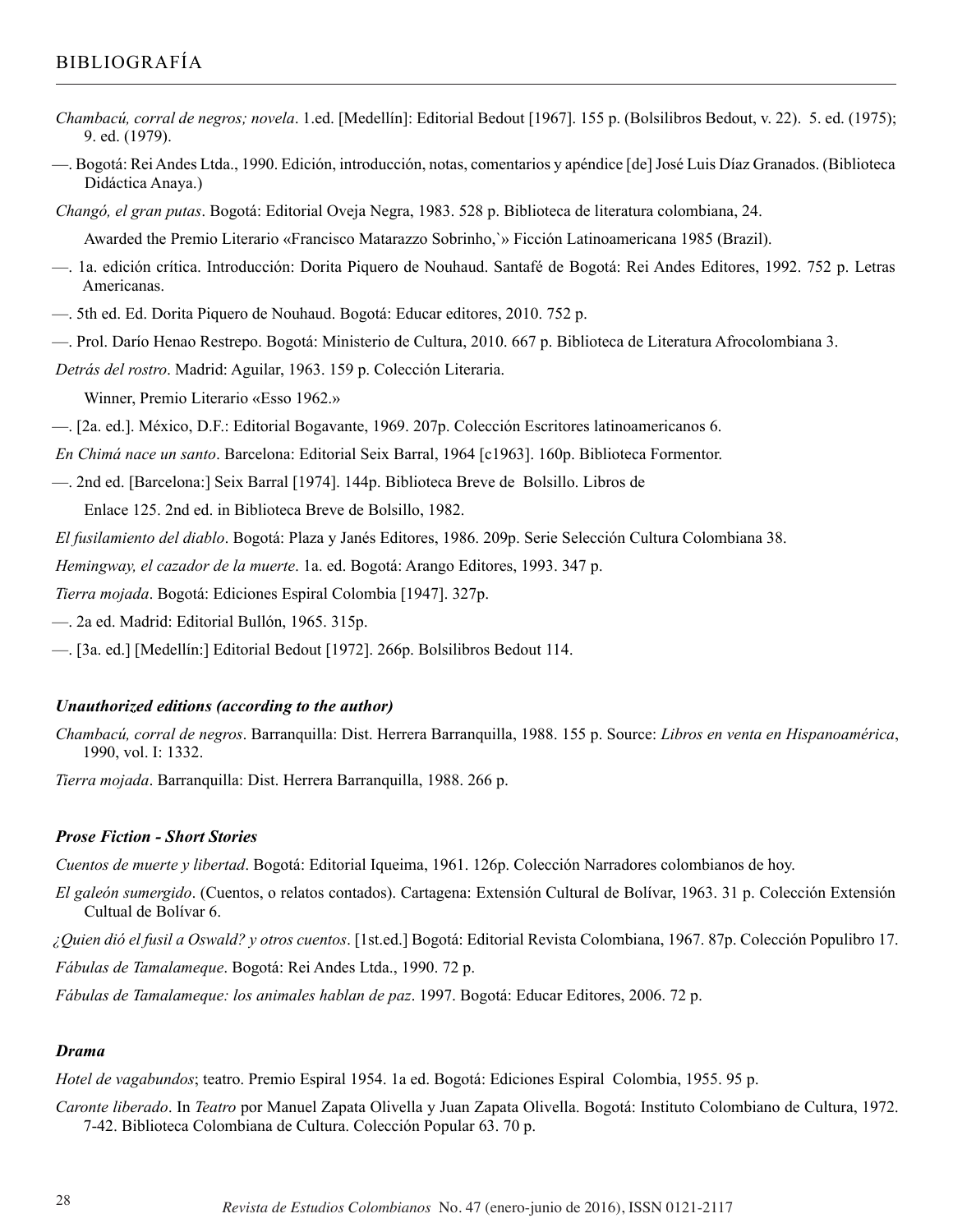*Los pasos del indio*. In *Teatro colombiano contemporáneo; antología*. Comp. [Coord.] Fernando González Cajiao. 1. ed. Madrid: Sociedad Estatal Quinto Centenario (España); Fondo de Cultura Económica; Centro de Documentación Teatral, 1992. 153- 182. Col. Teatro iberoamericano contemporáneo.

### *Travel Narratives*

*China 6 a.m. (relatos)*. Bogotá: Ediciones S.L.B., 1955 [i.e., 1954]. 146 p.

*He visto la noche; relatos*. Bogotá: Editorial «Los Andes,» 1953. 130 p.

*He visto la noche*. 2a. ed. San Rafael: Imprenta Nacional de Cuba, 1962. 127 p. Biblioteca del pueblo.

—. *(Las raíces de la furia negra)*. 3rd. ed.(?) Medellín: Editorial Bedout, 1969. 182 p. Bolsilibros Bedout 54.

*He visto la noche*. In Zapata Olivella, *Pasión vagabunda* (2000) 240-404.

*Pasión vagabunda (relatos)*. Bogotá: Editorial Santa Fé, 1949. 234 p.

*Pasión vagabunda*. Homenaje Nacional de Literatura. [Colombia]: Ministerio de Cultura, 2000. 25-225.

Volume includes *He visto la noche* 240-404.

#### *Autobiography/Essay*

*¡Levántate, mulato! 'Por mi raza hablará el espíritu.'* Bogotá: Rei Andes Ltda., 1990. 355 p.

First published in French and awarded the Prix des Nouveaux Droits de l'Homme (New Human Rights Prize/ Premio a los Nuevos Derechos Humanos).

#### *Essays/Studies*

*Las claves mágicas de América (raza, clase y cultura)*. Bogotá: Editores Colombia Ltda., 1989. 180 p.

*Colombia: su espacio, su historia, su gente*. Bogotá: ICFES, 1985. 281 p.

- *El hombre colombiano;* (Con un resumen en inglés al final). Bogotá: Canal Ramírez-Antares, Imprenta, [1974]. 401p. Enciclopedia del Desarrollo Colombiano. Colección los Fundadores I.
- *Nereo: la cámara trashumante*. [Santafé de Bogotá]: Ministerio de Cultura, 1998. 249 p. Homenaje nacional de fotografía 1998. On Nereo López Meza.
- *Nuestra voz: Aportes del habla popular latinoamericana al idioma español*. Bogotá: Ecoe Ediciones, 1987. 114 p.

*La rebelión de los genes: el mestizaje en la sociedad futura*. Bogotá: Altamir Ediciones, 1997. 368 p. Colección Ensayo.

*Tradición oral y conducta en Córdoba*. Bogotá: INCORA, 1972. 268 p.

Estudio investigativo elaborado por la División de Desarrollo Social Campesino del INCORA.

### *Collections*

*Por los senderos de sus ancestros. Textos escogidos, 1940-2000*. Comp. y prólogo de Alfonso Múnera. Bogotá: Ministerio de Cultura, 2010. 411 p. Biblioteca de Literatura Afrocolombiana 18.

### *Literary Criticism*

Brushwood, John, and Manuel Zapata Olivella. *Literatura comparada*. [Bogotá] Centro Colombo-Americano [1974]. 34 p.

"...un seminario de literatura comparada entre el 29 de julio y el 2 de agosto de 1974. Participaron el profesor John Brushwood y el Doctor Manuel Zapata Olivella..."